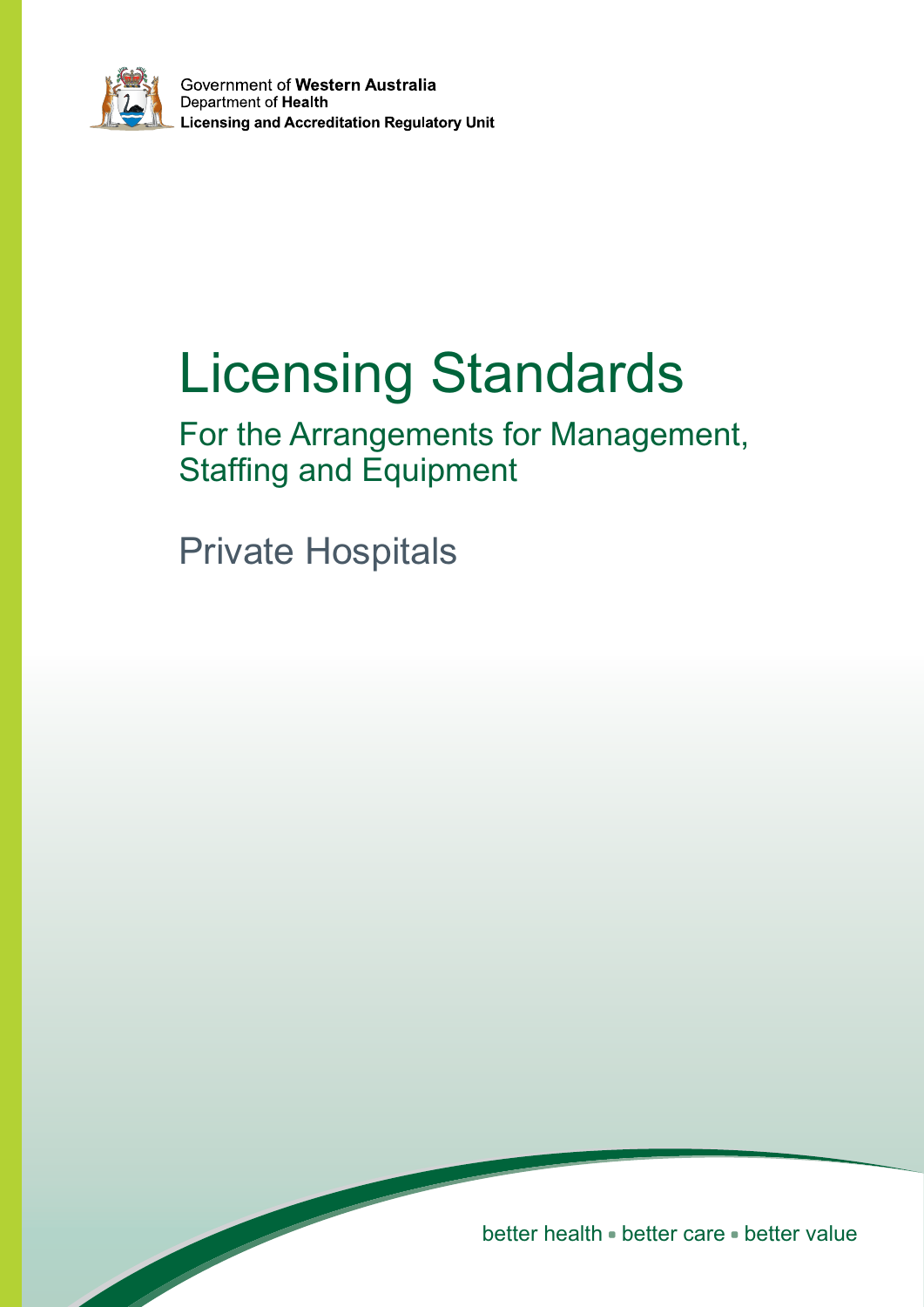**Licensing and Accreditation Regulatory Unit** Department of Health 189 Royal Street East Perth WA 6004

Revised October 2017 Reprinted July 2009 Revised November 2006 First published November 2003

Copyright to this material is vested in the State of Western Australia unless otherwise indicated. Apart from any fair dealing for the purposes of private study, research, criticism or review, as permitted under the provisions of the *Copyright Act 1968*, no part may be reproduced or re-used for any purposes whatsoever without written permission of the State of Western Australia.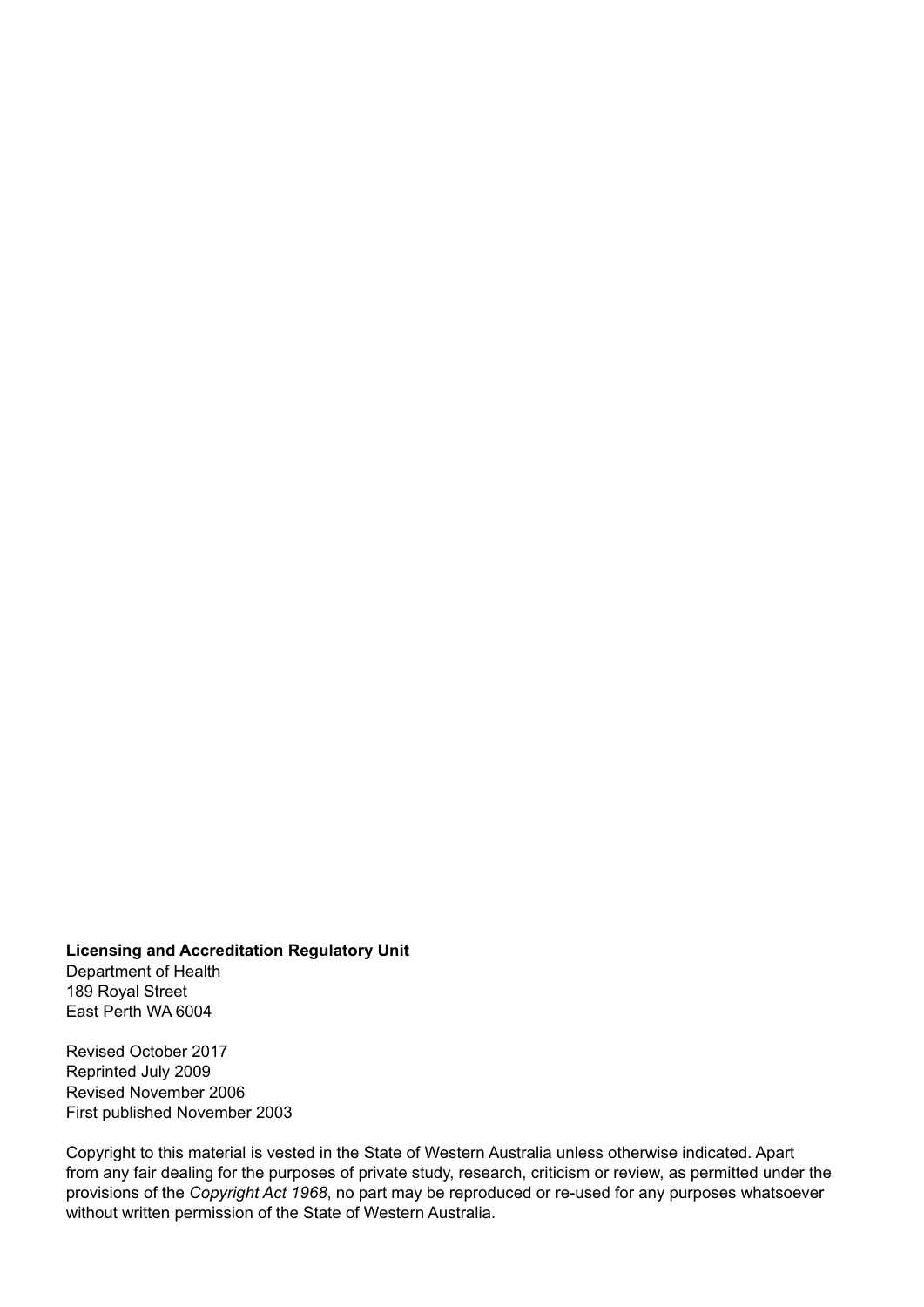# Table of contents

| <b>Application - Private Hospital</b>                        | $\overline{2}$ |
|--------------------------------------------------------------|----------------|
| Glossary of terms                                            | 3              |
| Standard 1: Governance                                       | 5              |
| Standard 2: Workforce                                        | $\overline{7}$ |
| Standard 3: Clinical risk                                    | 8              |
| Standard 4: Infection control                                | 10             |
| Standard 5: Patient care environment, equipment and supplies | 11             |
| Standard 6: Information management                           | 13             |
| Standard 7: Non-clinical support services                    | 15             |
| Standard 8: Facility design and function                     | 18             |
| Standard 9: Fire, security and emergency response            | 19             |
| Standard 10: Facility maintenance                            | 21             |
| Standard 11: Perioperative suite                             | 23             |
| Standard 12: Endoscopy unit                                  | 25             |
| Standard 13: Central sterilising department                  | 27             |
| Standard 14: Renal unit                                      | 28             |
| Standard 15: Electroconvulsive therapy unit                  | 29             |
| Standard 16: Neonatal unit                                   | 32             |
| Standard 17: Intensive care unit                             | 35             |
| Standard 18: Emergency department                            | 36             |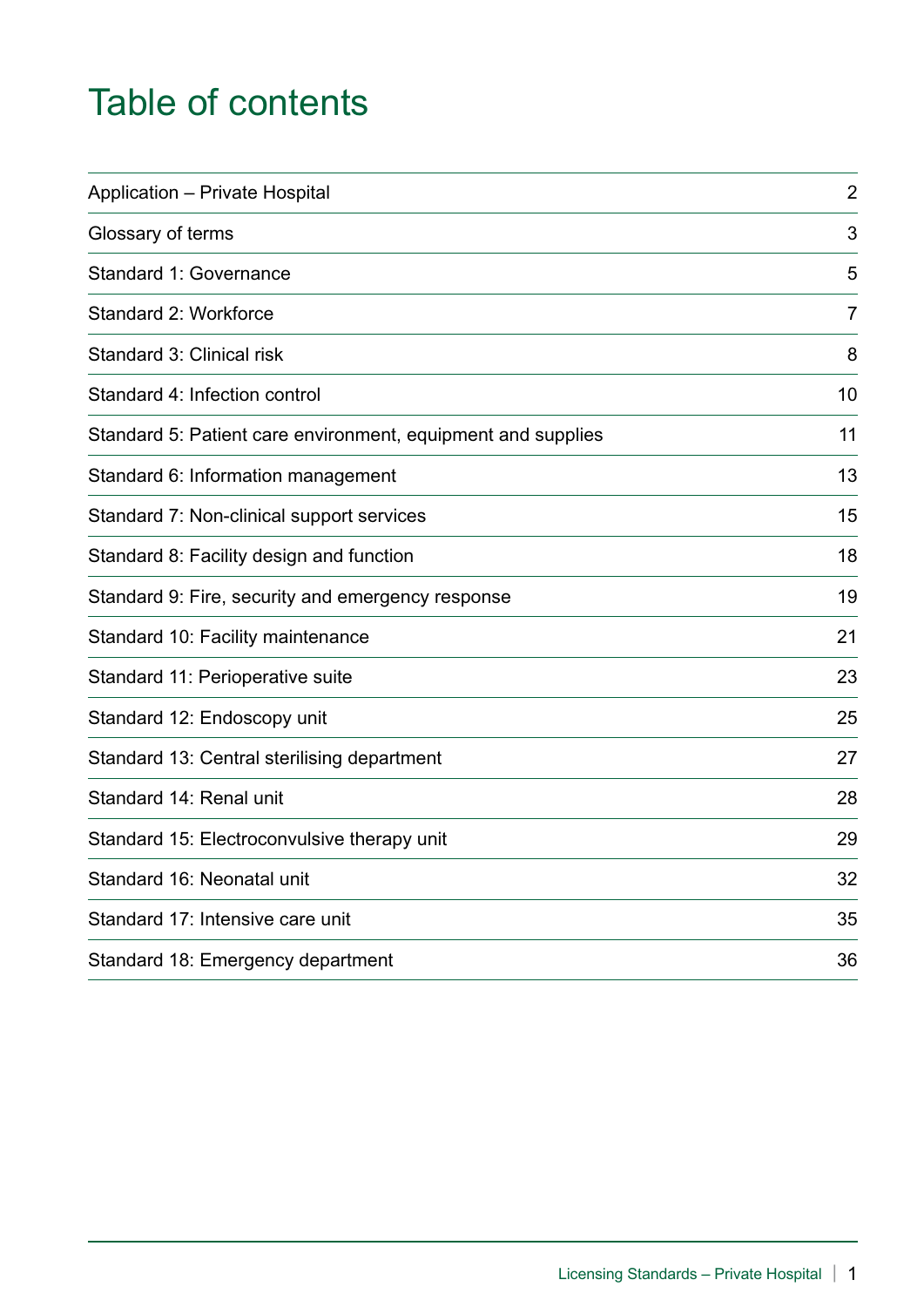# Application – Private Hospital

Licensing of private hospitals is regulated by the *Private Hospitals and Health Services Act 1927* (the Act). The Act makes provisions for the granting of licences by the Chief Executive Officer, the Director General of Health. The Director General must be satisfied about certain matters before a licence is granted or renewed, such as ensuring that the arrangements for management, staffing and equipment are satisfactory.

This document outlines the minimum standards for the arrangements for management, staffing and equipment that must be met by private health facilities licensed to operate as a Private Hospital.

The Act defines a private hospital as a "hospital that is not a public hospital". This is further explained in the *Health Services Act 2016*, Section 8 (4) that states a hospital is a "premises where medical, surgical or dental treatment, or nursing care, is provided for ill or injured persons and at which overnight accommodation may be provided; and a day hospital facility; and a nursing post".

The Department of Health Licensing and Accreditation Regulatory Unit (LARU) administers the licensing process and uses the Licensing Standards for the Arrangements for Management, Staffing and Equipment (the Standards) to ensure the licensing requirements are articulated clearly for health facilities and their stakeholders.

The Standards were developed initially in 2003 following broad consultation with stakeholders including representatives of private health care management, staff, patients and families, technical experts and audit consultants.

The Standards were welcomed by the private health industry and have been used successfully in annual inspections in licensed facilities since 2004. They were reviewed in 2006 and after 10 years of effective use, and as a result of changes in the legislative environment, an extensive review began in 2015. After two years of in-depth consultation, including surveys, interviews, presentations and focus groups, revised Standards reflecting the outcome of this consultation have been compiled.

The application of these Standards will be determined by the functionality of the licensed facility, as outlined in the LARU approved Statement of Function. Dispensation may be granted to mandatory items in circumstances where additional time is required in order to achieve compliance with the Standards or where compliance is not practically achievable due to specific circumstances. Dispensations allow for the identification of a risk mitigation strategy which shall be monitored.

These revised, Private Hospitals, Standards are applicable from 1 January 2018.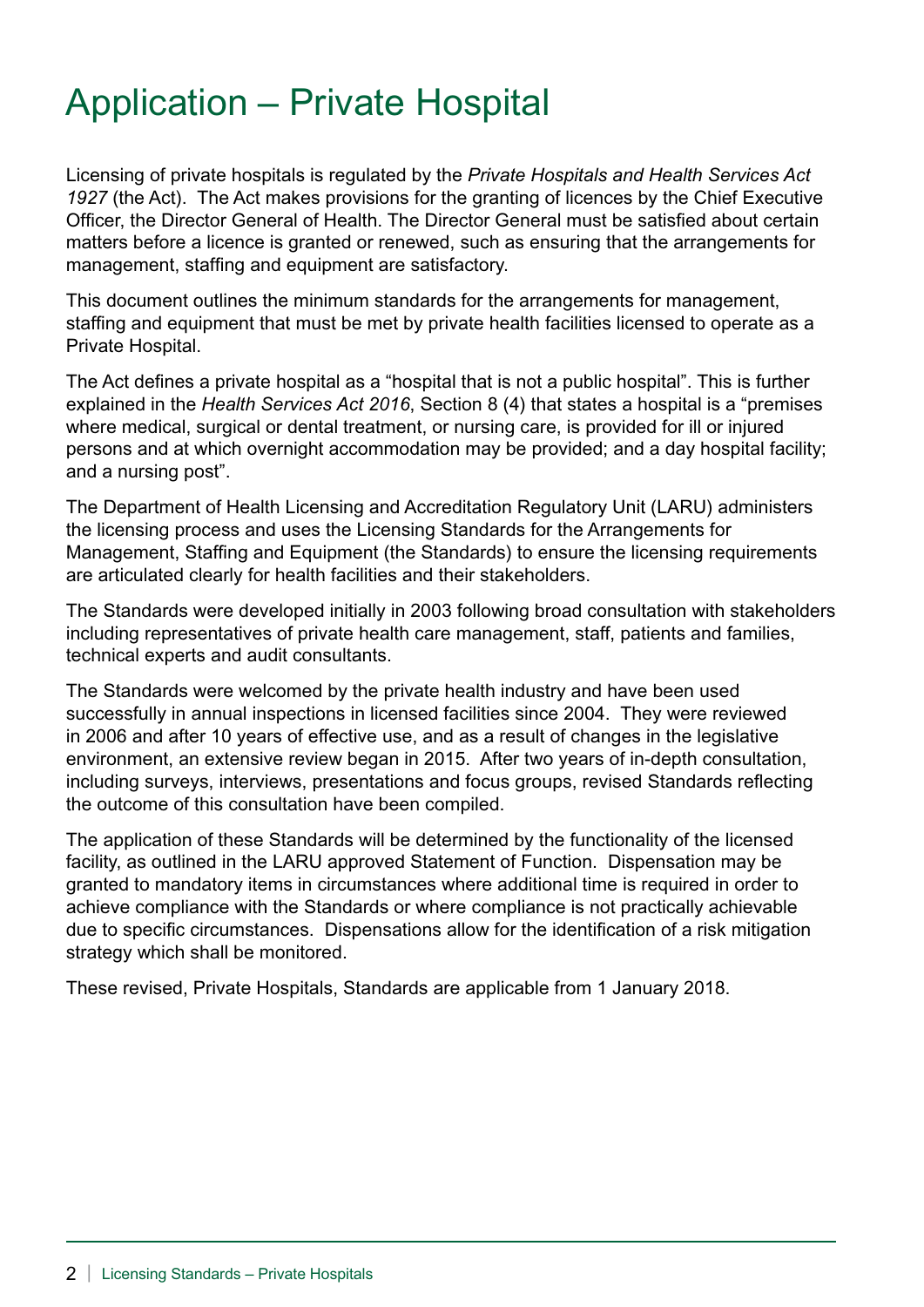# Glossary of terms

**Australian standards** – the current version of the relevant standard, as amended from time to time.

**Accreditation** – assessment to the National Safety and Quality Health Service Standards.

**Admitted patient** – a patient admitted to hospital.

**Adult** – a person 18 years or older.

**Bed** – a unit of accommodation provided for the treatment of a patient which is continuously at their disposal for the duration of their stay. It includes beds, trolleys and chairs but excludes surgical tables, recovery trolleys, delivery beds and cots for unqualified neonates.

**Child** – a person below 18 years of age.

**Compliance** – to act or provide in accordance with the requirements or recommendations of these standards or other relevant guidelines or regulations.

**Clinical incident** – an event or circumstance resulting from healthcare that could have, or did lead to unintended and/or unnecessary harm to a patient/consumer. Clinical incidents include:

- Near-miss incidents incidents that could have, but did not, cause harm, either by chance or through timely intervention
- Sentinel events unexpected occurrences involving death or serious physical or psychological injury, or risk thereof.

**Credentialling committee** – a hospital committee that oversees the credentialling of practitioners. The credentialling process includes authenticating qualifications, documentation of clinical privilege, defining scope of clinical practice and a process for notifying staff of credentialled practitioners.

**Critical system** – is any emergency system, equipment, electrical service, instrument, device or thing that is required to protect the safety of a person undergoing a medical procedure or in medical care.

**Direct nursing care** – hours of hands-on clinical nursing care by registered nurses, midwives and enrolled nurses, allocated to provide care to designated patients. Direct nursing care does not include the work of nurse managers, clinical nurse managers, unit managers and other care attendants who do not provide 'hands-on' nursing care, are not included.

**Electroconvulsive therapy** – a procedure performed under general anaesthesia, in which small electric currents are passed through the brain for the purpose of intentionally triggering a brief, controlled seizure.

**Endoscopy** – a medical procedure that enables a doctor to observe the inside of the body without performing major surgery.

**Enrolled nurse** – a nurse registered as an enrolled nurse with the Nursing and Midwifery Board of Australia as regulated by the Australian Health Practitioner Regulation Agency.

**Facility** – a site and its buildings, building services, fittings, furnishings and equipment.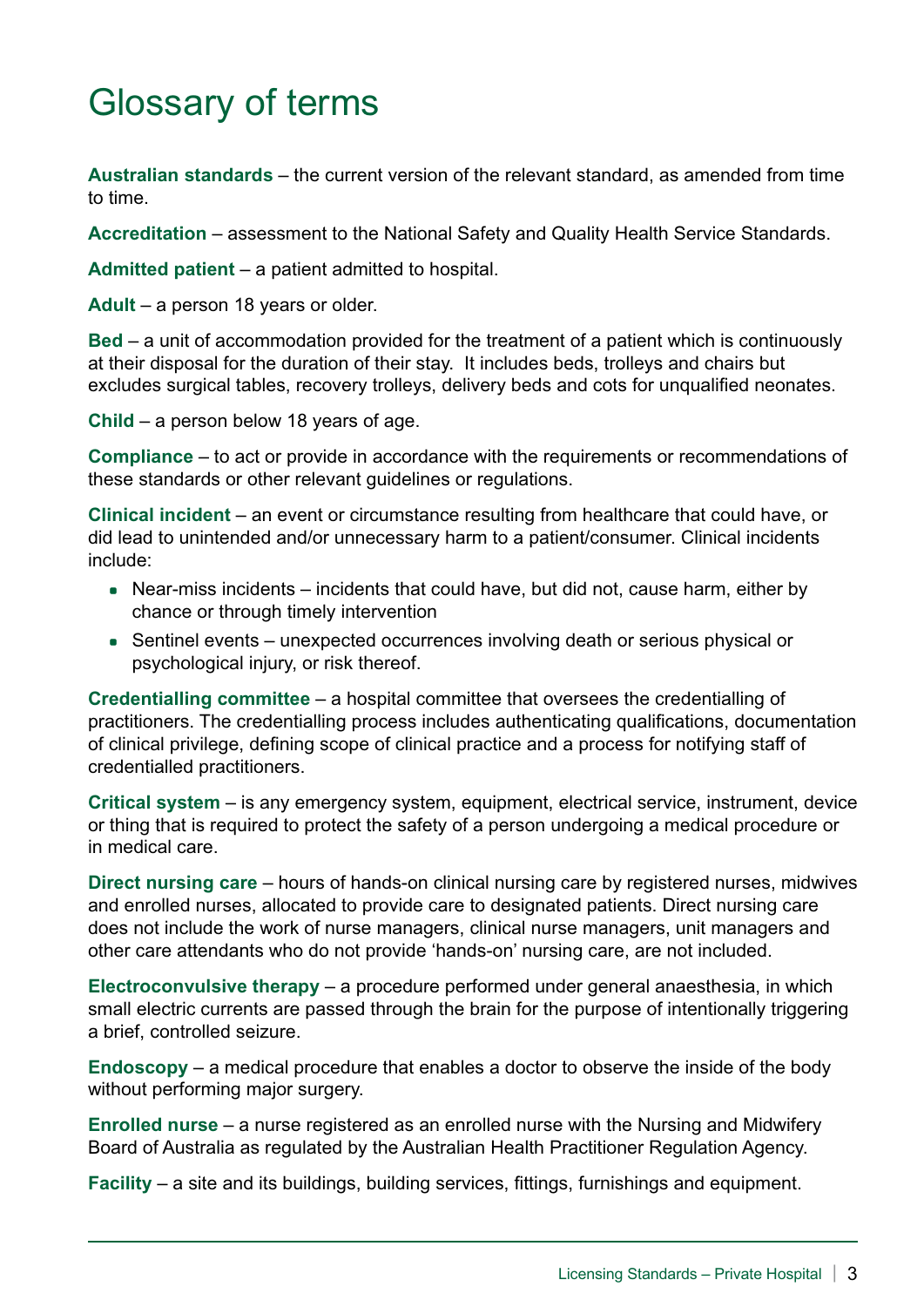**Guidelines** – a set of requirements and recommendations.

**Healthcare-associated infection** – infections acquired in healthcare facilities that occur as a result of healthcare interventions, arising during or after the time in the healthcare organisation.

**Hospital** – premises where medical, surgical or dental treatment, or nursing care, is provided for ill or injured persons and at which overnight accommodation may be provided; and a day hospital facility; and a nursing post.

**Infant** – a baby from two months to one year old.

**Medical advisory committee** – a group who advise on matters relating to medical practitioners; such as clinical practices, medical or surgical procedures, new medical technologies and policies.

**Neonate** – an infant less than 28 days.

**Newborn** – an infant from birth to two months of age.

**Minimum** – the lowest level of provision considered safe for a given function. Anything below this level is considered non-compliant.

**Perioperative** – the period before, during and after an anaesthetic, surgical or other procedure.

**Private hospital** – is a hospital that is not a public hospital.

**Renal** – relating to the kidneys.

**Registered nurse** – is a nurse who is registered with the Nursing and Midwifery Board of Australia as regulated by the Australian Health Practitioner Regulation Agency.

**Schedule 8 medicines** – (also known as Controlled Drugs) are substances that should be available for use but require restriction of manufacture, supply, distribution, possession and use to reduce abuse, misuse and physical or psychological dependence.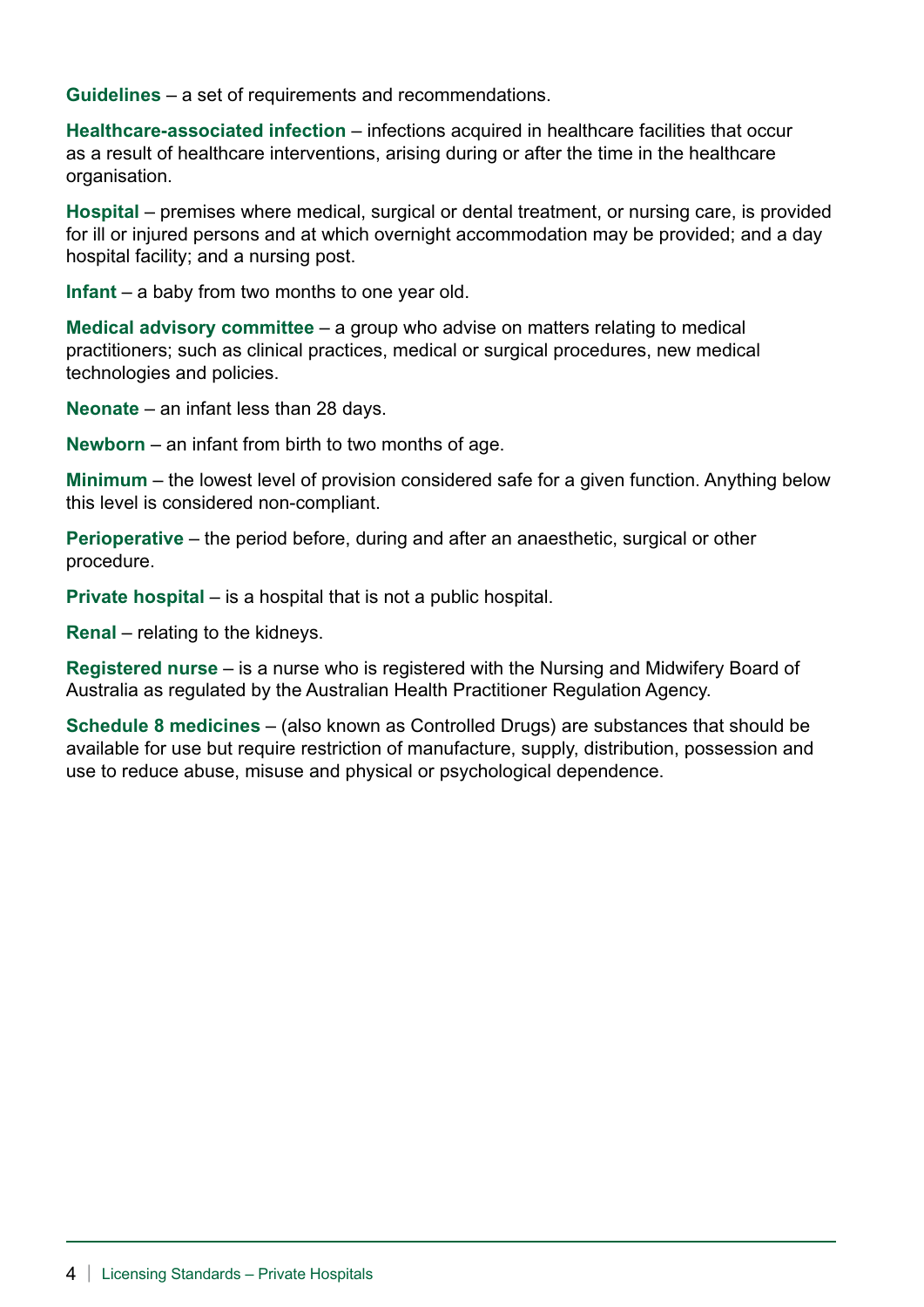# Standard 1: Governance

#### **Governance systems and processes are in place for the provision of safe and quality patient care.**

- 1.1 The facility is operating in accordance with its licence, including the:
	- 1.1.1 name of the licence holder
	- 1.1.2 name and address of the facility
	- 1.1.3 period of the licence
	- 1.1.4 maximum number of patients who may be treated at any one time
	- 1.1.5 maximum number of beds
	- 1.1.6 classes of patients who may be treated at the facility
	- 1.1.7 the number and categories of staff
	- 1.1.8 conditions, dispensations or exemptions on the licence (where applicable).
- 1.2 The current licence is displayed for public viewing in the main foyer or reception area of the facility.
- 1.3 The function of the facility is defined in a statement that is accessible to staff, patients, their families, carers and visitors.
- 1.4 Hours of operation are posted in a public area.
- 1.5 Organisation charts and policies identify the lines of communication, authority and responsibility for staff, visiting medical officers or authorised persons.
- 1.6 A medical advisory committee oversees the standards of medical practice.
- 1.7 A credentialling committee (separate from the medical advisory committee) oversees the credentialling of medical practitioners. The credentialling process includes authenticating qualifications, documentation of clinical privilege, defining scope of clinical practice and a process for notifying staff of credentialled practitioners. The committee has a documented process for managing and monitoring underperforming practitioners.
- 1.8 All professionals provide evidence of their current registration with the relevant professional body. A documented process ensures that:
	- 1.8.1 all professional groups employed within the facility are identified
	- 1.8.2 all registrations are current
	- 1.8.3 a policy statement outlines the registration process
	- 1.8.4 a current log of registrations is kept and readily available
	- 1.8.5 any practice restrictions are identified.
- 1.9 Written job descriptions are available for all positions, and:
	- 1.9.1 are current
	- 1.9.2 include lines of communication, authority and responsibility
	- 1.9.3 are readily accessible to staff.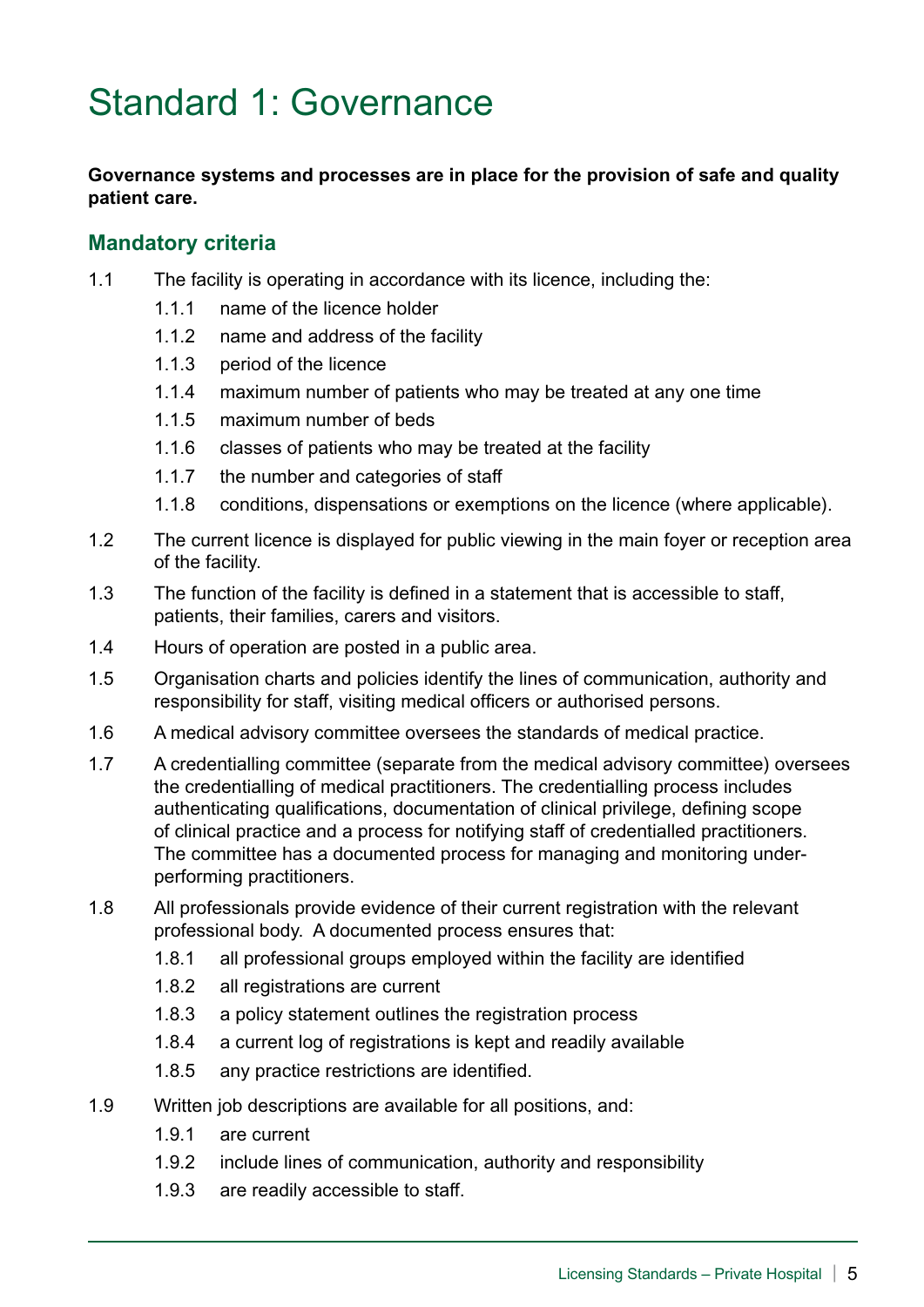- 1.10 Policies and procedures are developed, reviewed and updated every four years or more often if required. Staff members are made aware of these policies and procedures and are readily able to access them. Policies are monitored for compliance and include, as a minimum:
	- 1.10.1 admission and discharge criteria
	- 1.10.2 patient consent
	- 1.10.3 patient care (clinical and personal care)
	- 1.10.4 medical records (including abbreviations)
	- 1.10.5 emergency procedures
	- 1.10.6 occupational safety and health
	- 1.10.7 infection control
	- 1.10.8 medication safety
	- 1.10.9 sterilisation processes
	- 1.10.10 catering services
	- 1.10.11 laundry services
	- 1.10.12 cleaning services
	- 1.10.13 reporting of adverse events, critical and clinical incidents
	- 1.10.14 preventative maintenance for equipment and facility
	- 1.10.15 quality management (accreditation, reporting, auditing)
	- 1.10.16 complaints and grievance management
	- 1.10.17 staff development and education
	- 1.10.18 employment, including compliance with National Police Clearance and Working with Children legislation.
- 1.11 Occupational safety and health programs and practices are in place and there is a designated, qualified staff member responsible.
- 1.12 A committee is in place that monitors outcomes of occupational safety and health programs and audits, and reports to the hospital executive to ensure compliance and feedback to staff.
- 1.13 Accreditation is maintained and reported in accordance with Licensing and Accreditation Regulatory Unit requirements.
- 1.14 An auditable system of quality and continuous improvement is in place; there is a regular audit schedule, audit results are documented, corrective measures are enacted for under-performance and these measures are monitored.
- 1.15 A compliment, complaints and grievance management process is in place for patients, their families and carers, visitors and staff.
- 1.16 A mandatory staff training program, which is service specific to staff and patient needs, is in place.
- 1.17 An ongoing staff development and training program, which is service specific and meets staff and patient needs, is in place.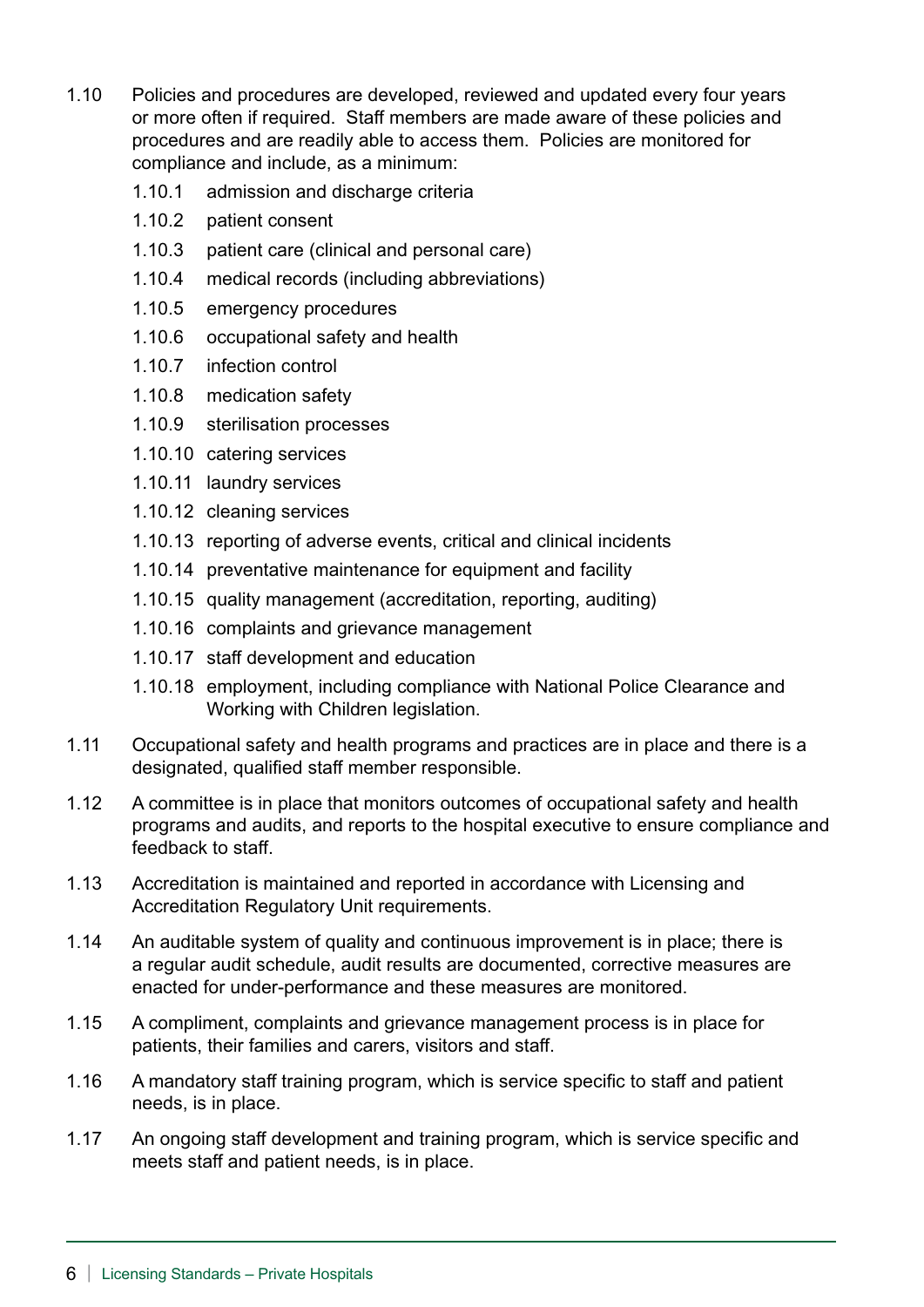# Standard 2: Workforce

**The workforce is competent, qualified and sufficient. The organisation has clear roles and responsibilities for the provision of safe, quality patient care.** 

- 2.1 Staffing arrangements comply with the licence including the:
	- 2.1.1 number and categories of staff, which includes 3.5 hours of general nursing care per patient per day, of which 2.0 hours is provided by a registered general nurse
	- 2.1.2 kinds of nursing and other care provided or available at the facility
	- 2.1.3 periods and times at which the services are provided or available.
- 2.2 The licence holder demonstrates that:
	- 2.2.1 sufficient numbers of support staff, determined with reference to the numbers and care needs of the patients, are present at the hospital at all times
	- 2.2.2 suitable staffing arrangements are in place in the event of unusual or unexpected events, for example, sufficient staff must be on duty to safely manage an emergency.
- 2.3 A designated Chief Executive (however titled) is employed by the facility and is responsible for the governance of the facility.
- 2.4 A designated Director of Nursing (however titled), or their suitably qualified replacement, is present at the facility at all times. This person:
	- 2.4.1 has qualifications approved by the Chief Executive Officer, the Director General of Health (i.e. Registered Nurse)
	- 2.4.2 is responsible for standards of nursing practice within the facility.
- 2.5 A Medical Director (however titled) is designated to be responsible for the standards of medical practice at the facility.
- 2.6 Only registered nurses, registered midwives, registered psychiatric nurses, nurse practitioners or enrolled nurses provide direct nursing care.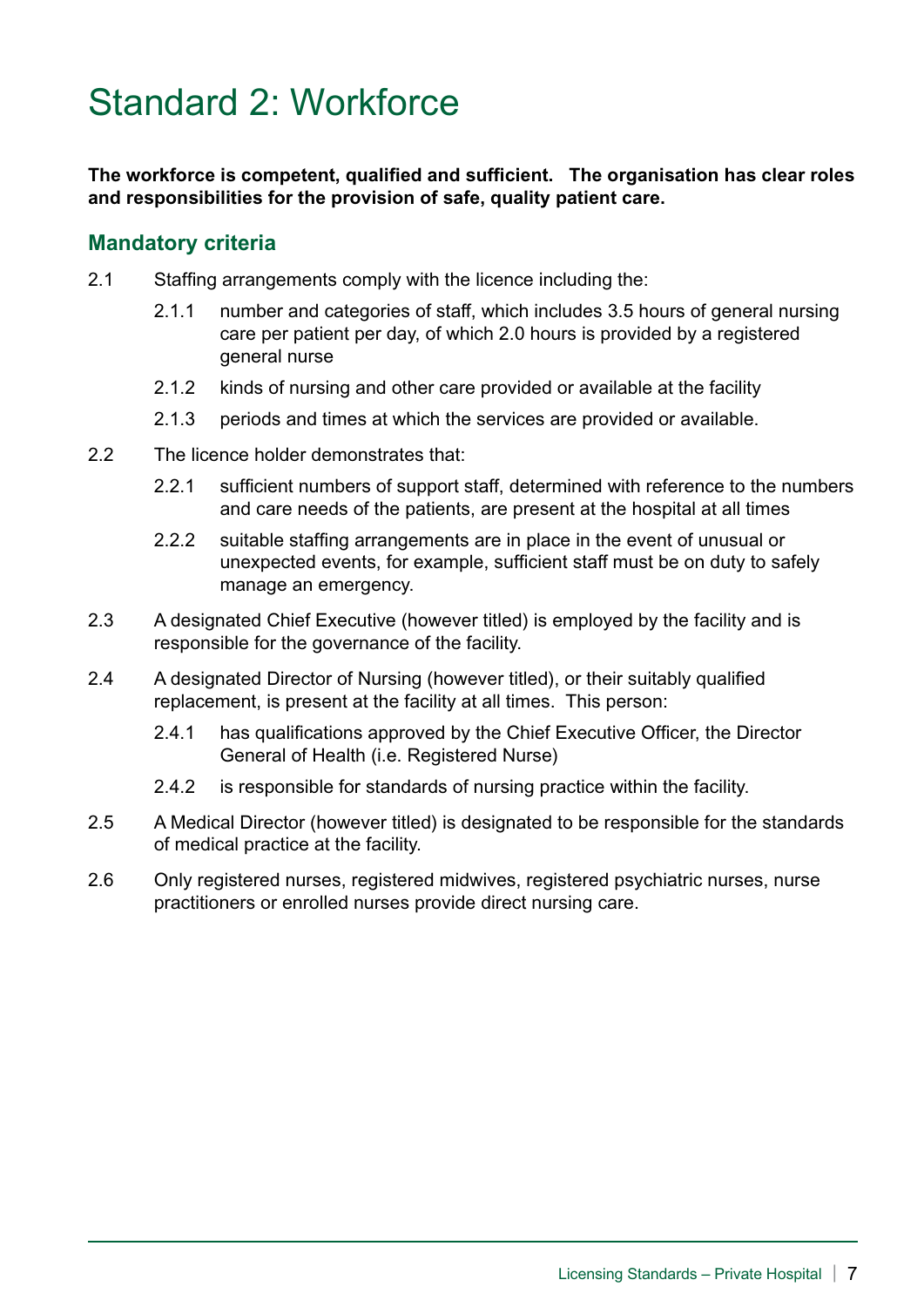# Standard 3: Clinical risk

#### **The provision of health care services is provided in a way that reduces clinical risk to patients, staff and visitors.**

- 3.1 Clinical incidents have a documented process that is managed, enacted and reported as prescribed by the Severity Assessment Code, which requires that:
	- 3.1.1 the Department of Health Patient Safety Surveillance Unit is notified within seven working days of the incident occurring
	- 3.1.2 the Licensing and Accreditation Regulatory Unit is notified within seven working days of the incident occurring
	- 3.1.3 where applicable, the Office of the Chief Psychiatrist is notified within seven working days of the incident occurring.
- 3.2 Critical incidents, such as fire, outbreak of infection, building or structural collapse, serious equipment failure, serious environmental hazard (for example, chemical spill), major security breach, serious criminal acts, power or water failure, have a documented process that is managed, enacted and reported, including notification to the Licensing and Accreditation Regulatory Unit within 48 hours of the incident occurring.
- 3.3 New technologies and procedures have a documented process that is managed, enacted and reported, to ensure they are examined and approved by the relevant authority within the organisation, including:
	- 3.3.1 scope of practice identified
	- 3.3.2 relevant policies and procedures
	- 3.3.3 a review process
	- 3.3.4 infection control product review
	- 3.3.5 a process for feedback regarding outcomes.
- 3.4 The acquisition, prescribing, dispensing, administration and storage of medications have a documented process that is managed, enacted and reported.
- 3.5 Medications are prescribed by medical practitioners, dentists and/or nurse practitioners and/or other authorised practitioners and signed for by clinical staff when administered.
- 3.6 Verbal medication orders, if required, are documented and signed by the authorising medical practitioner within 24 hours.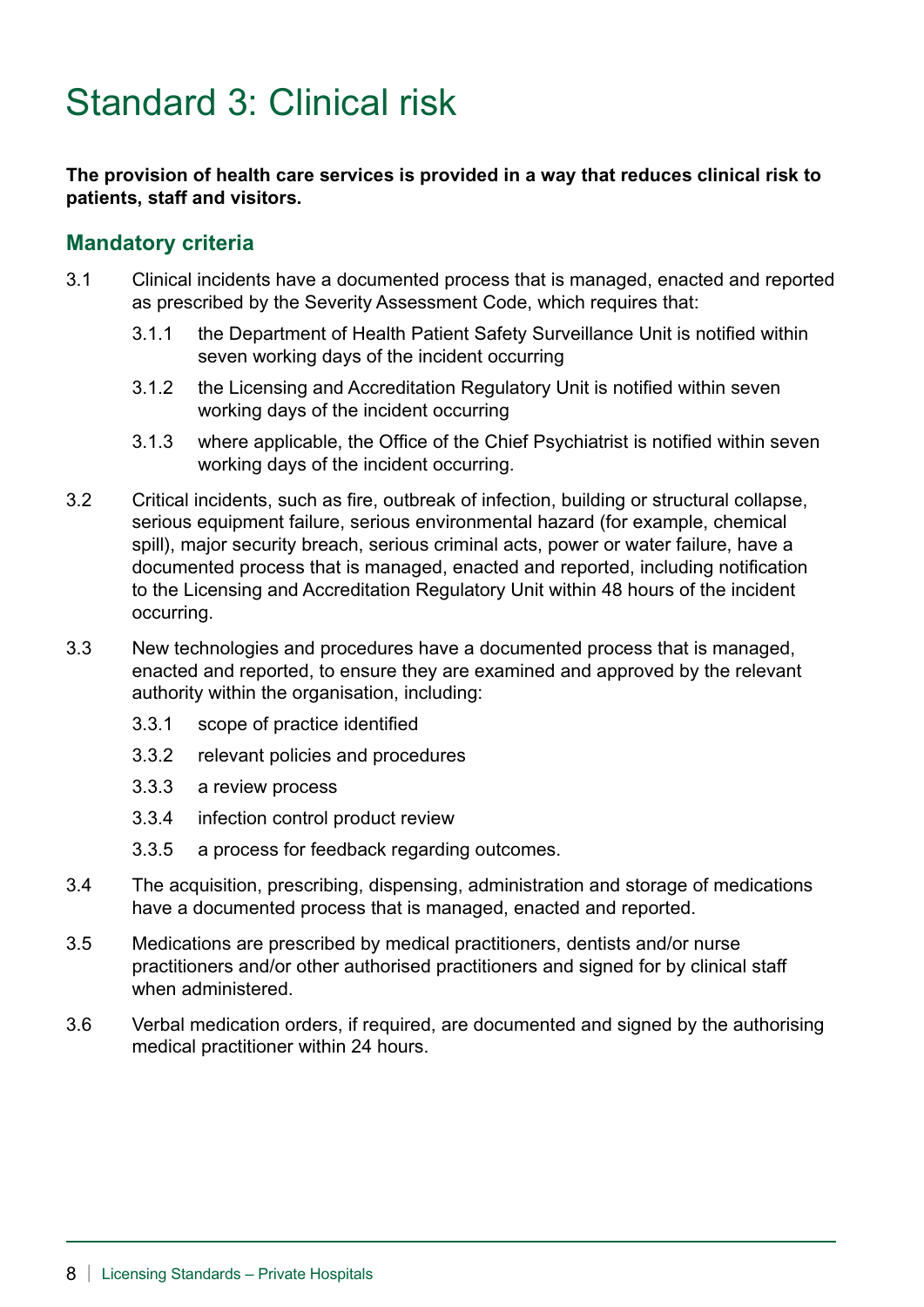- 3.7 Schedule 8 medications are stored and administered in accordance with the relevant regulations and documented processes, including:
	- 3.7.1 that they are kept in a locked medication cupboard in a secure clinical area and only accessed by authorised staff
	- 3.7.2 a register of these medications is maintained and audited
	- 3.7.3 a medication key register is kept at the facility
	- 3.7.4 a signature register is kept at the facility of all clinical staff that uses the registers.
- 3.8 Medication errors and incidents are reviewed and reported in accordance with documented processes, including:
	- 3.8.1 a process for staff feedback regarding outcomes
	- 3.8.2 staff education and training
	- 3.8.3 monitoring of reported medication errors and incidents.
- 3.9 The temperature of refrigerators and freezers is monitored to ensure that contents such as medicines and vaccines are stored in accordance with manufacturer instructions. There is a documented reporting and response process in place should temperatures fall outside the recommended range.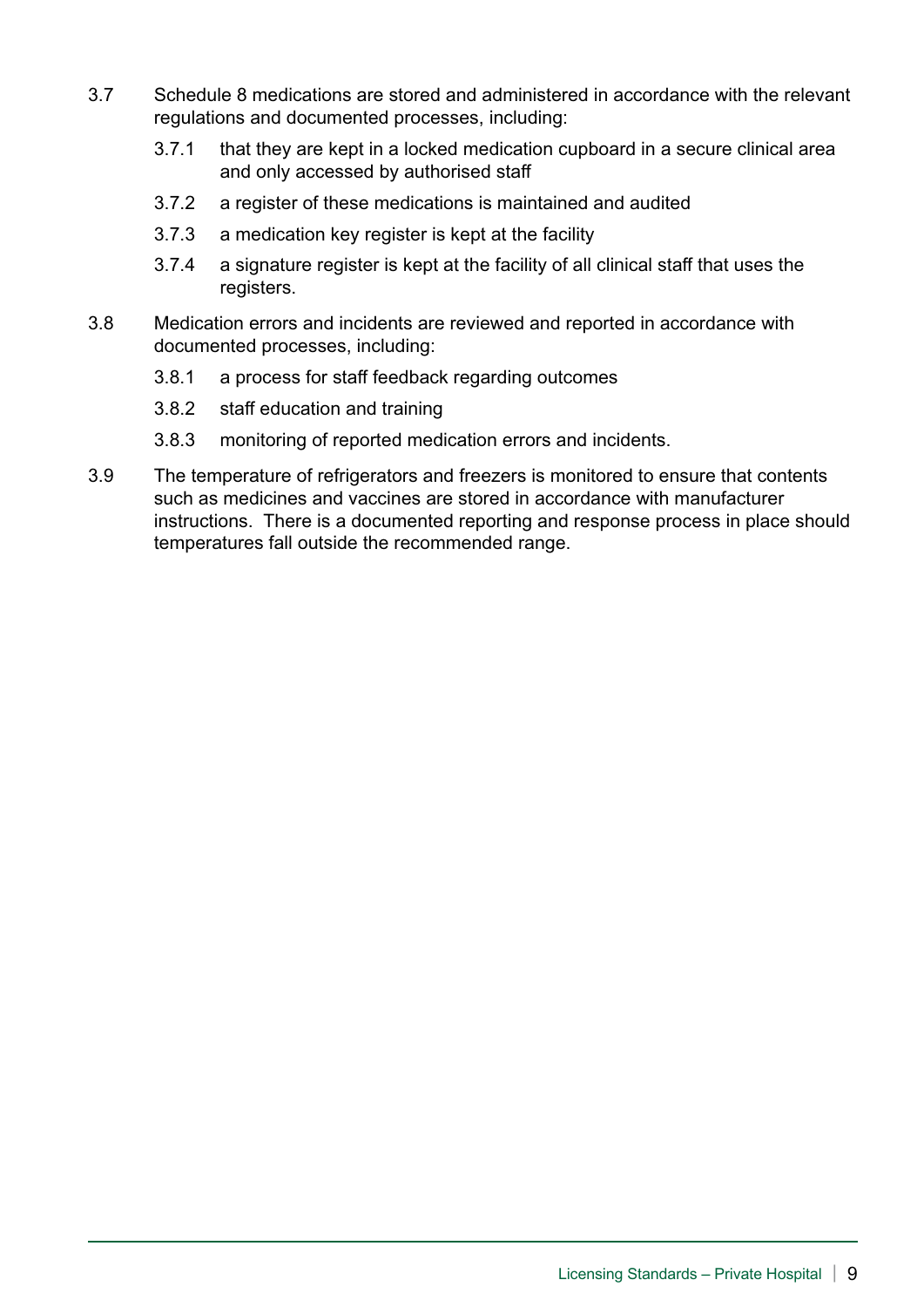# Standard 4: Infection control

**The surveillance, prevention and control of healthcare associated infections are in line with best practice and industry requirements and supported by appropriate systems and processes.**

- 4.1 A qualified staff member, who has completed a nationally accredited infection control course, is delegated to coordinate the infection control program.
- 4.2 Infection control programs are in place, with a scope and focus that addresses risk factors specific to the patient population and nature of the facility.
- 4.3 Infection control policies and procedures are monitored through auditing, and include, as a minimum:
	- 4.3.1 standard and transmission based precautions
	- 4.3.2 hygiene standards
	- 4.3.3 procedural standards
	- 4.3.4 physical environment
	- 4.3.5 sterility of instruments and equipment
	- 4.3.6 reprocessing of re-useable instruments and equipment
	- 4.3.7 instruments and equipment requiring special processing
	- 4.3.8 protection for health care workers
	- 4.3.9 quality management
	- 4.3.10 surveillance programme
	- 4.3.11 product review.
- 4.4 An Infection Control Committee (however titled) is in place to monitor outcomes of the infection control programs and audits, and reports to the Hospital Executive Committee (however titled) to ensure compliance and feedback to staff.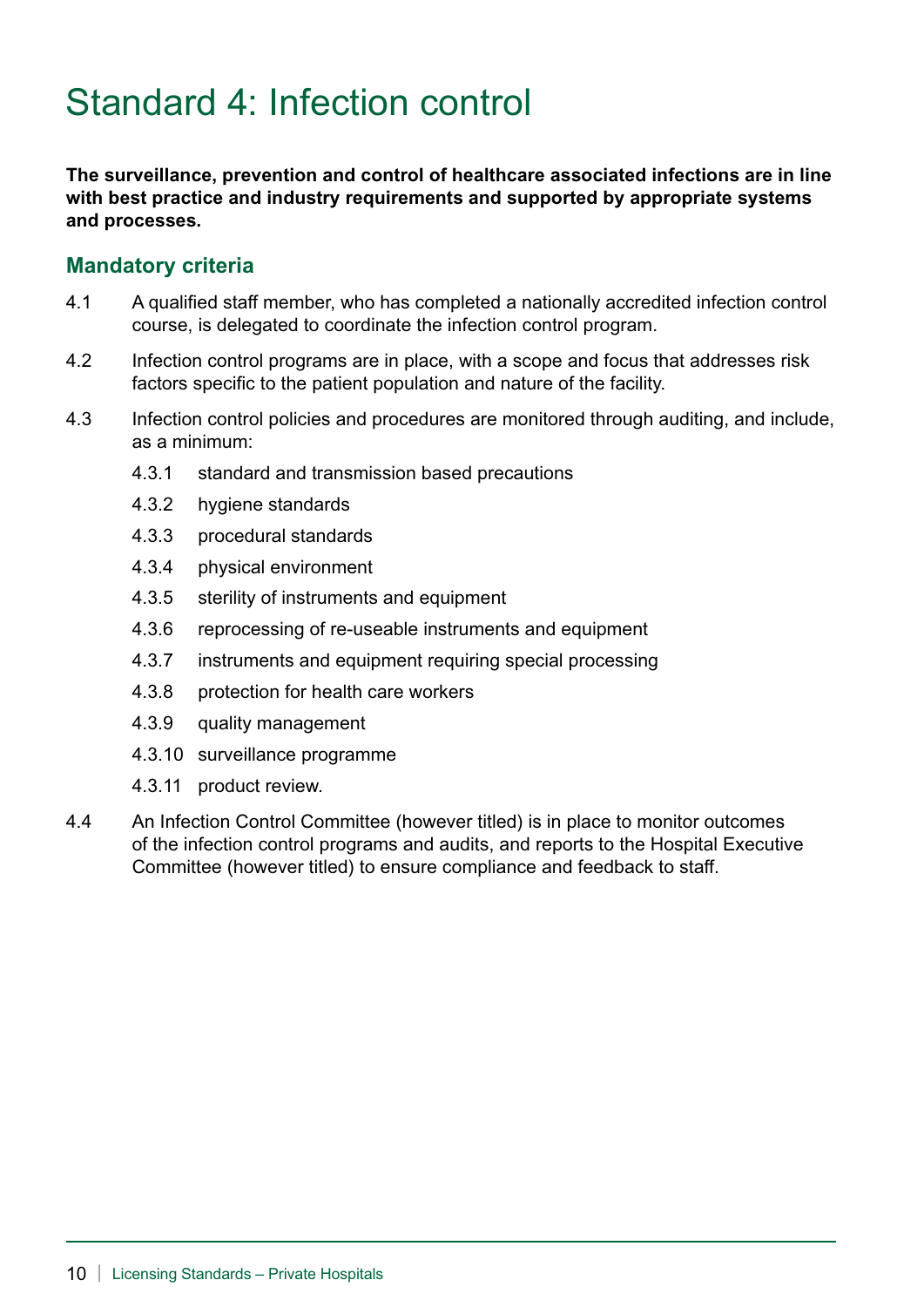### Standard 5: Patient care environment, equipment and supplies

**The patient care environment, equipment and supplies are managed to maximise safety and quality for patients and staff and are supported by appropriate systems and processes.**

- 5.1 Equipment is available to support the provision of safe and quality health care at the facility, including:
	- 5.1.1 appropriate equipment for the type of surgery/procedure
	- 5.1.2 a sufficient number of each type of instrument required
	- 5.1.3 equipment in accordance with bariatric policy
	- 5.1.4 manual handling aids.
- 5.2 Equipment is located and stored in a way that ensures safe and effective use.
- 5.3 Equipment is clean and maintained in a safe working condition, including exhibiting a current service sticker where appropriate.
- 5.4 Mobile resuscitation trolleys, equipped to manage a patient collapse or cardiopulmonary emergency, are located in wards, perioperative suites, intensive care / coronary care units and emergency departments.
- 5.5 Where paediatric services are provided, the mobile resuscitation trolley shall include readily identified paediatric equipment and medications.
- 5.6 Resuscitation trolleys are ready for use at all times, and:
	- 5.6.1 there is evidence of daily trolley checks and checks after use
	- 5.6.2 all medication and equipment must be within the "expiry date"
	- 5.6.3 a written list of contents must be attached to each trolley
	- 5.6.4 practice is demonstrated in policy.
- 5.7 Defibrillators are ready for use at all times, and a:
	- 5.7.1 log is kept of current service and maintenance
	- 5.7.2 current service sticker is attached to each machine.
- 5.8 An emergency call system is in place throughout the facility, call bells are tested and a checking log kept on site, including for:
	- 5.8.1 medical emergency, duress, resuscitation
	- 5.8.2 fire and emergency.
- 5.9 Response to emergency calls is governed by established guidelines for attendance.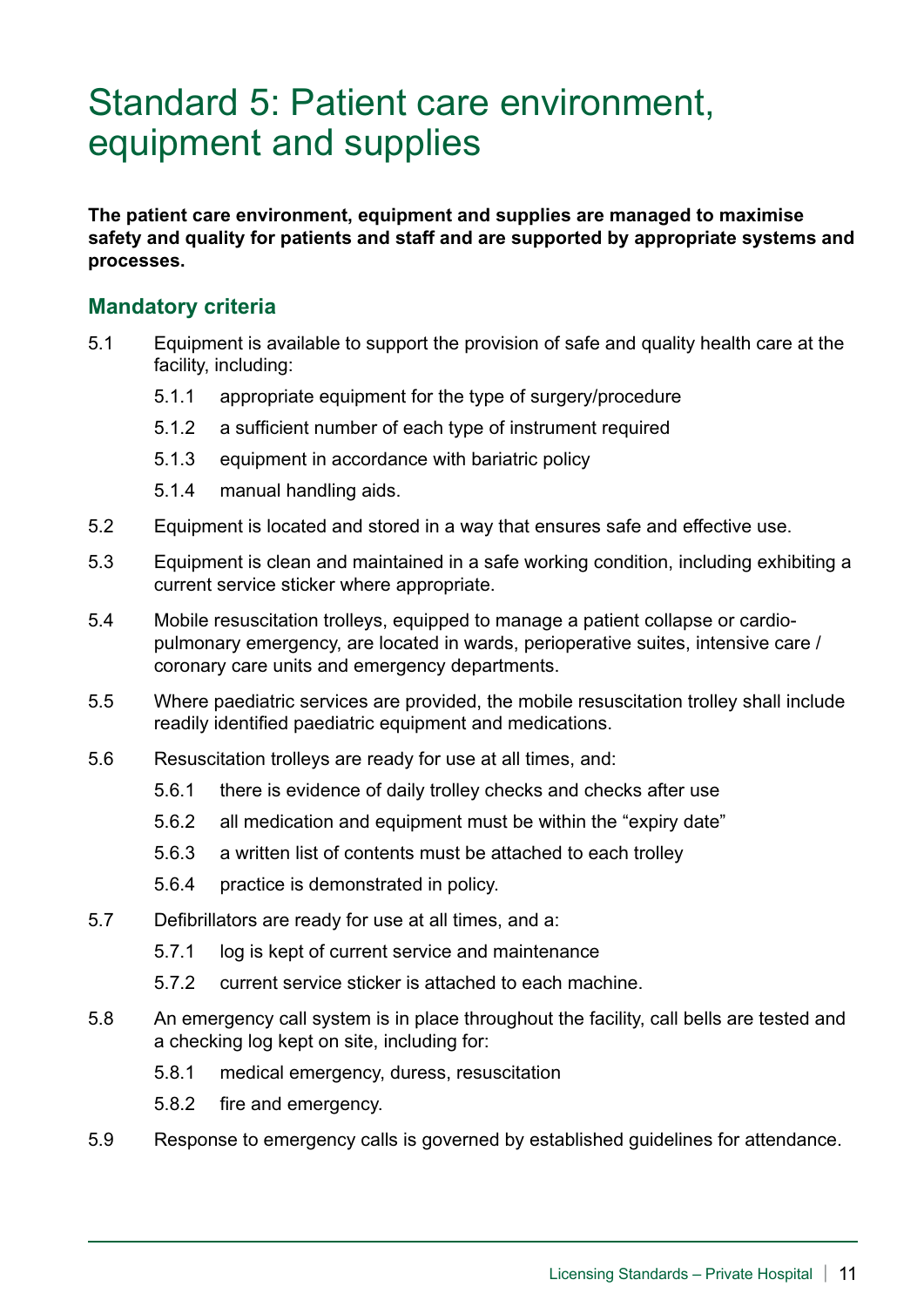- 5.10 Staff are trained in the use of the equipment including:
	- 5.10.1 specific training for speciality areas
	- 5.10.2 mandatory training for the use of manual handling equipment.
- 5.11 Medical and non-medical supplies are safely stored and monitored, in accordance with documented:
	- 5.11.1 policies and procedures
	- 5.11.2 review processes.
- 5.12 New instruments and equipment are:
	- 5.12.1 examined and approved by the relevant authority within the organisation
	- 5.12.2 subject to a process for feedback to and from staff.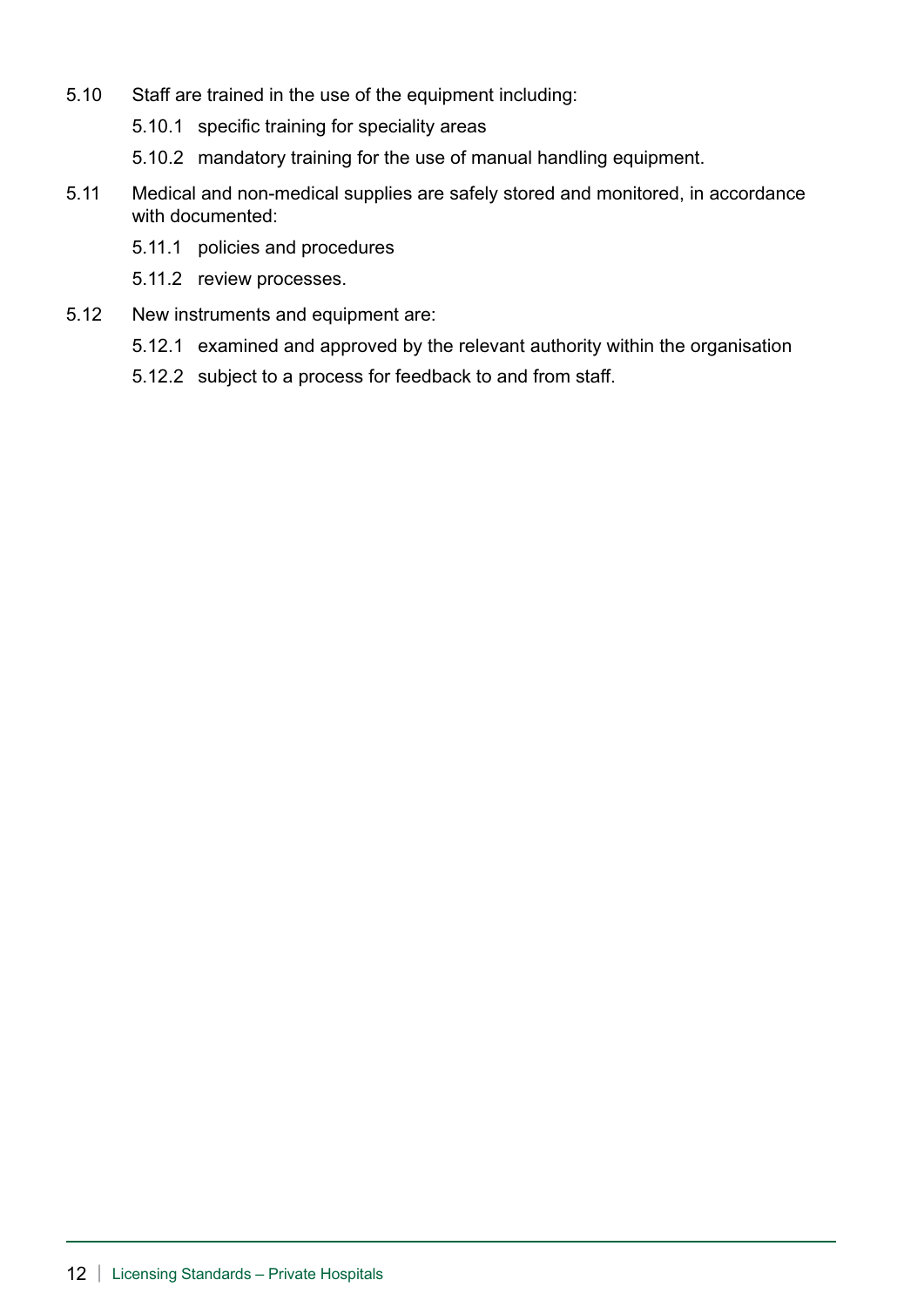# Standard 6: Information management

**Information is captured, managed, stored and maintained in a way that facilitates continuity of care and protects the privacy of patients.** 

- 6.1 A designated staff member coordinates information management within the facility.
- 6.2 Patient confidentiality is protected and managed in accordance with documented processes.
- 6.3 A current register of patients in the facility is maintained, and includes:
	- 6.3.1 full name, date of birth, gender, home address and next of kin
	- 6.3.2 date of admission
	- 6.3.3 name and address of the medical or other health professional who managed the patient's health care needs immediately prior to admission
	- 6.3.4 date and time of discharge from the facility.
- 6.4 Inpatient data is provided to the Department of Health as specified on the Inpatient Summary Form (HA22).
- 6.5 Accurate medical records are maintained for each patient and are sufficiently detailed to allow another health professional to assume or support the care of the patient, and to facilitate effective continuity and standards of care. The medical records must include:
	- 6.5.1 the patient's condition
	- 6.5.2 the patient's diagnosis
	- 6.5.3 a daily account of the patient's care
	- 6.5.4 date, time, name, designation and signature of persons making the entries.
- 6.6 Medical record keeping complies with the facility's medical record policy.
- 6.7 Storage of medical records is effective, ensuring:
	- 6.7.1 active medical records are readily accessible to clinical staff
	- 6.7.2 active medical records are securely stored to ensure patient confidentiality and to protect against unauthorised persons gaining access to those records
	- 6.7.3 storage of archived records (including electronic records) ensures that no access is available to unauthorised persons, including password protection that captures the identity of the person accessing the records
	- 6.7.4 protection from fire, vermin and dust.
- 6.8 Patient information is only released in accordance with the Australian Privacy Principles set out in Schedule 1 to the *Privacy Act 1988* (Cth.) and when this is given it is recorded in the patient's medical record.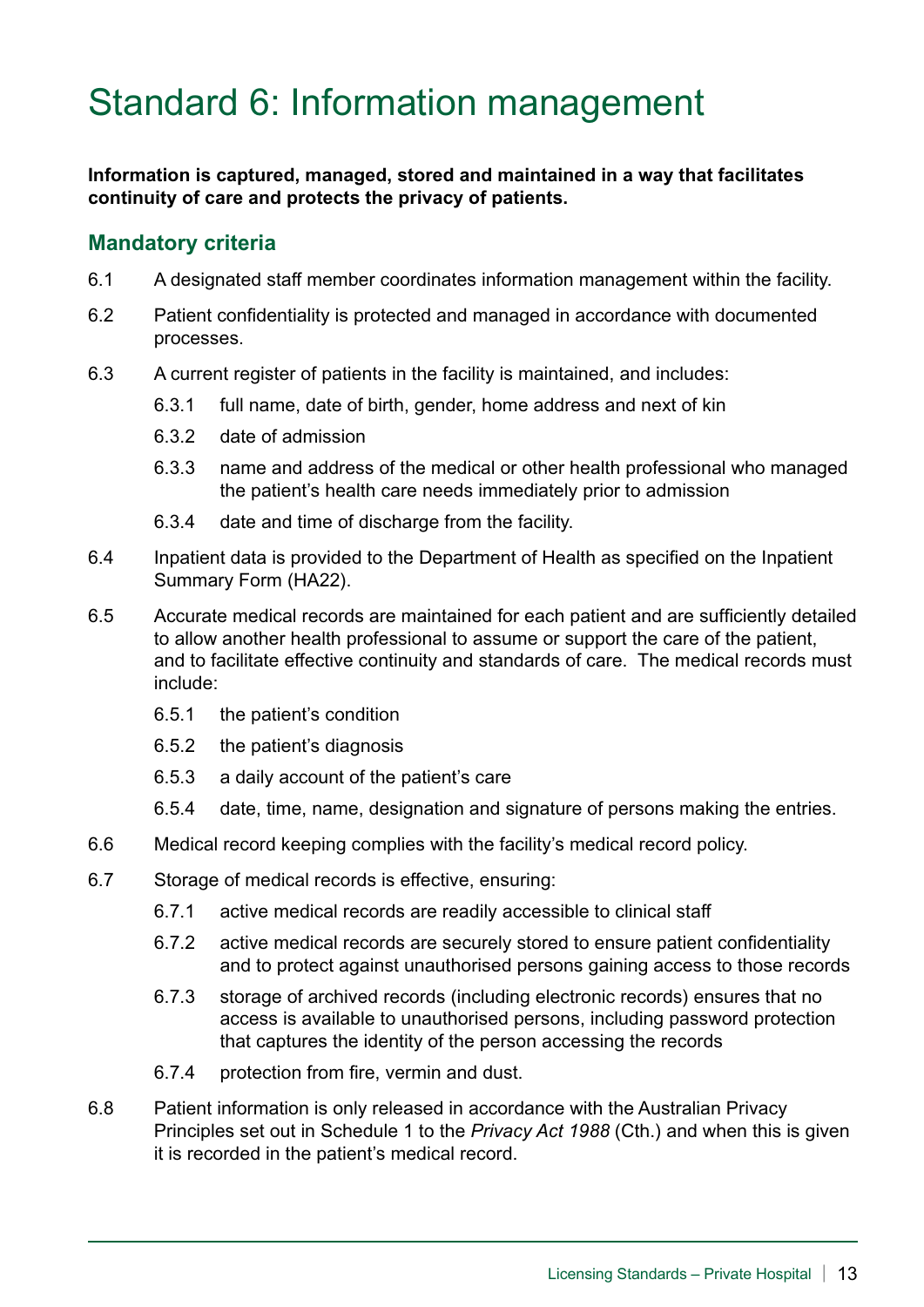- 6.9 Disposal of medical records occurs in a manner which protects patient confidentiality and complies with regulations.
- 6.10 If medical records are electronic, an adequate system exists for off-site back-ups to be maintained.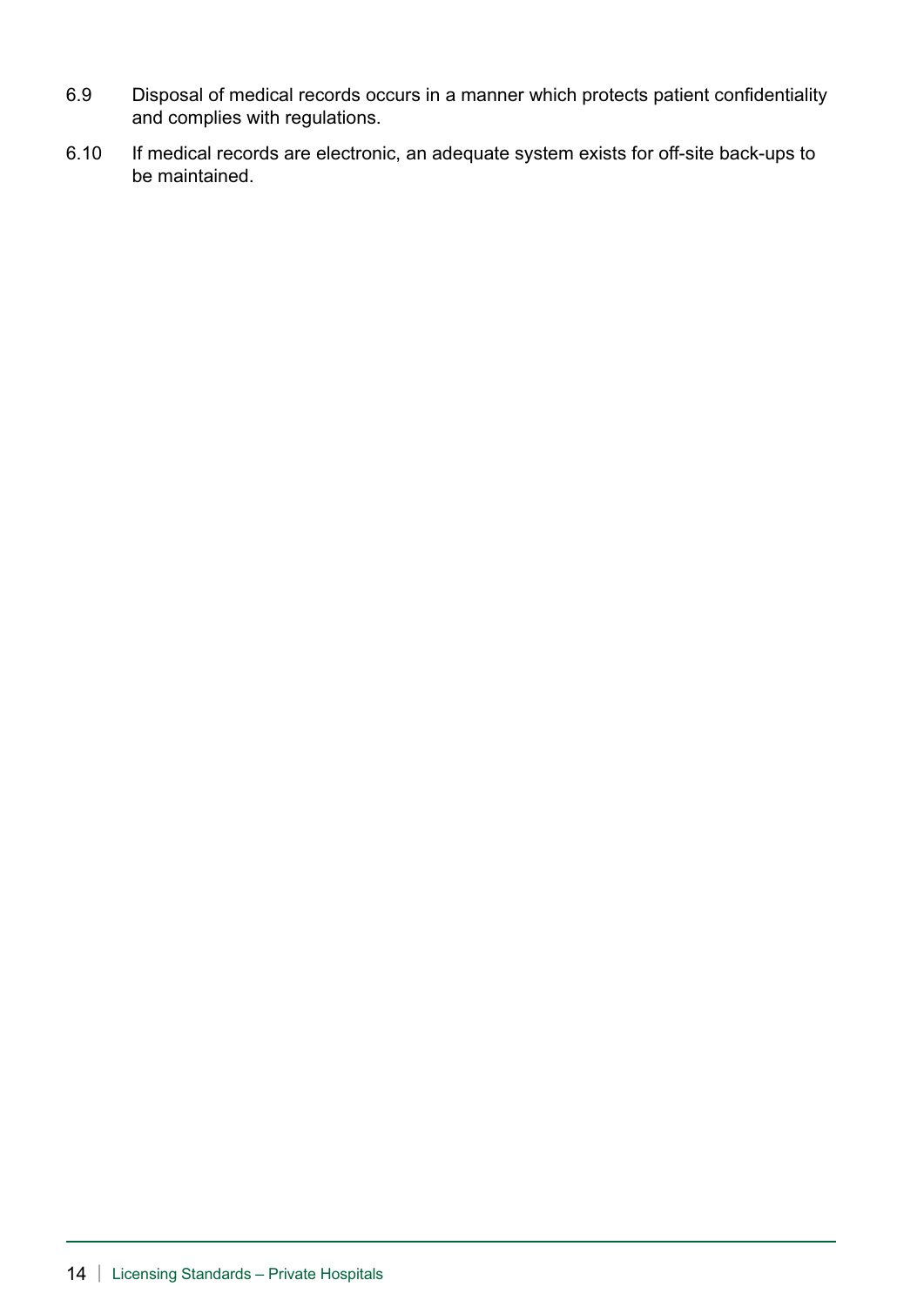### Standard 7: Non-clinical support services

**Non-clinical support services, including food, laundry and cleaning / waste management, support the safety and quality of health care services for patients, staff and visitors.**

### **Mandatory criteria**

#### **Food and drink**

- 7.1 A designated staff member coordinates the monitoring of all food and drink services provided at the facility.
- 7.2 Food and drink services, either on site or contracted, comply with the relevant guidelines; where outsourced, food and drink services comply with the service agreement.
- 7.3 The variety and quantity of food and drink is supplied in accordance with the dietary allowances as recommended by the National Health and Medical Research Council Guidelines to ensure that:
	- 7.3.1 patients on therapeutic or special diets are provided with appropriate food and drink
	- 7.3.2 patients receive fresh fruit or fruit juice daily
	- 7.3.3 a dietician is available for consultation and has input into the development of and changes to the menus
	- 7.3.4 menus are not repeated at intervals of less than four weeks
	- 7.3.5 standard portion sizes are developed and used as a guide to preparing and ordering food
	- 7.3.6 components of a puree diet are prepared and served as individual food items
	- 7.3.7 meals are not served before 7am, 12noon and 5pm
	- 7.3.8 where the evening meal is served before 5.30pm, supper is served between 7.30pm and 9.30pm.
- 7.4 Designated food storage areas include separate storage areas for dry, raw and cooked food.
- 7.5 No food products, equipment or consumables are stored on the floor.
- 7.6 All food storage area surfaces are made of an impervious material.
- 7.7 Equipment is clean and maintained in a safe working condition, including exhibiting a current service sticker.
- 7.8 Cleaning audits of food and drink preparation areas and equipment are undertaken in compliance with the infection control policy of the facility and associated food regulations.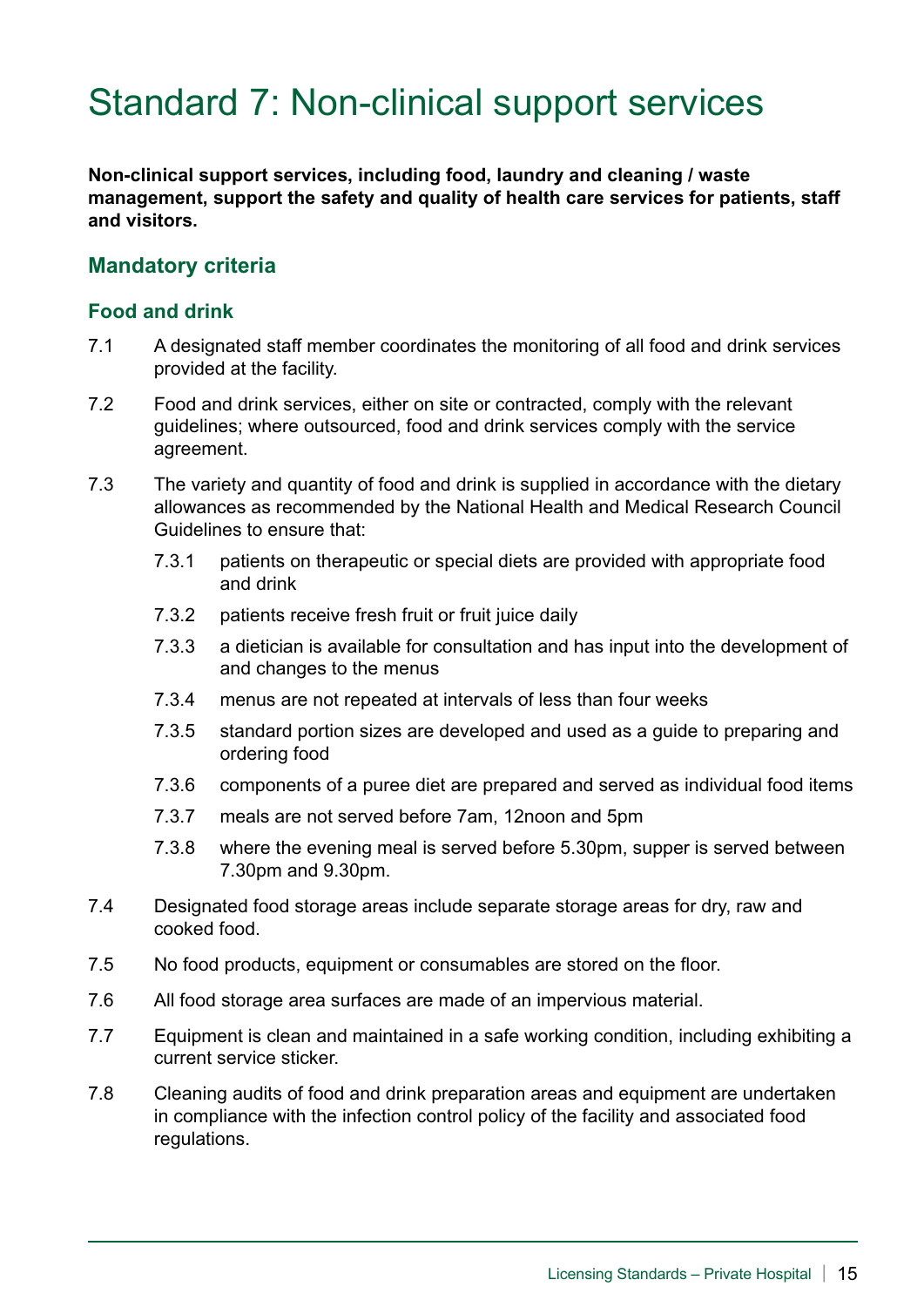- 7.9 Refrigerators and freezers used for storing food products operate at the recommended temperature range, being <5°C and minus 15°C respectively. The refrigerators and freezers are monitored for temperature control on a daily basis. There are policies outlining actions required when temperatures fall outside the recommended temperature range.
- 7.10 Staff involved in food handling and storage receive relevant training, and certification of completion of training is maintained.
- 7.11 Hand washing practices are applied and monitored, and an audit schedule is in place.

#### **Laundry**

- 7.13 A designated staff member coordinates laundry services.
- 7.14 Laundry services, either onsite or contracted, comply with Australian/New Zealand Standard – AS/NZS 4146, 'Laundry practice', specifically:
	- 7.14.1 management of laundry services
	- 7.14.2 laundry transportation system
	- 7.14.3 collection, loading, storage and sorting of soiled laundry
	- 7.14.4 laundry operation, evaluation, performance indicators
	- 7.14.5 storage and packaging of clean laundry.
- 7.15 Where outsourced, laundry services comply with the service agreement.
- 7.16 The supply of laundry meets the function and throughput of the facility.
- 7.17 Transport and storage of laundry is managed in a safe manner and is demonstrated in policy.
- 7.18 Designated areas for storage of laundry are provided including:
	- 7.18.1 clean and soiled laundry are stored in separate areas
	- 7.18.2 storage areas are ventilated to minimise air contamination
	- 7.18.3 designated laundry drop off / pickup areas are provided.

#### **Cleaning / waste management**

- 7.20 A designated staff member is responsible for coordinating overall cleaning and waste management practices and related staffing.
- 7.21 The facility is clean and safe at all times for patients, staff and visitors.
- 7.22 Clinical and related waste is managed in a safe manner.
- 7.23 Clinical waste carts/bins are securely stored to prevent unauthorised access.
- 7.24 Collection, storage and sorting of waste materials is conducted in a covered space, which:
	- 7.24.1 is maintained at a temperature which helps control odours
	- 7.24.2 is vermin and rodent proof
	- 7.24.3 has a wash down facility for the waste carts.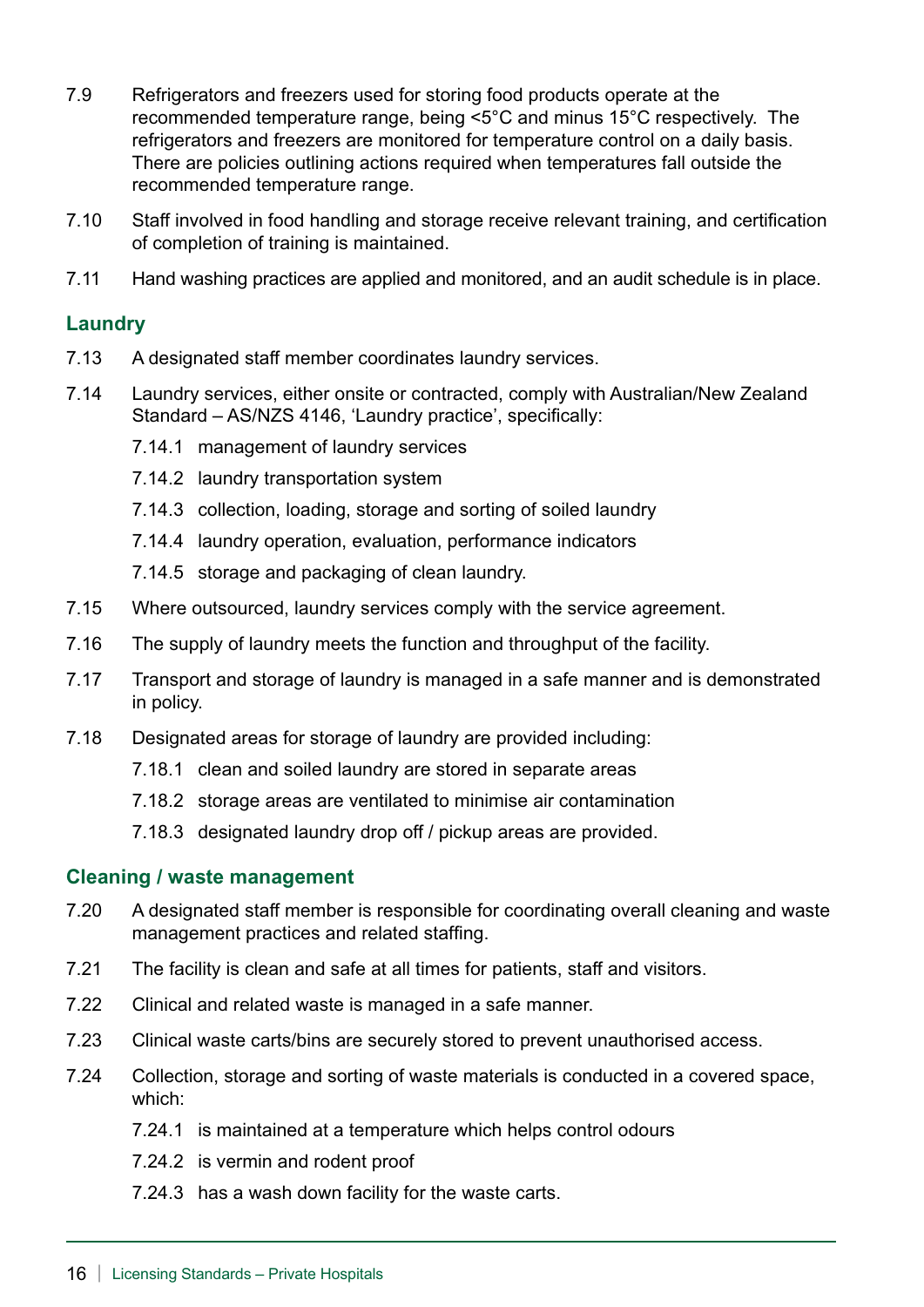- 7.25 Documented processes are in place to ensure the safe management of:
	- 7.25.1 contaminated medical waste
	- 7.25.2 waste material generated by the use of chemicals
	- 7.25.3 sharp objects disposal.
- 7.26 Storage and disposal of general waste complies with local council regulations.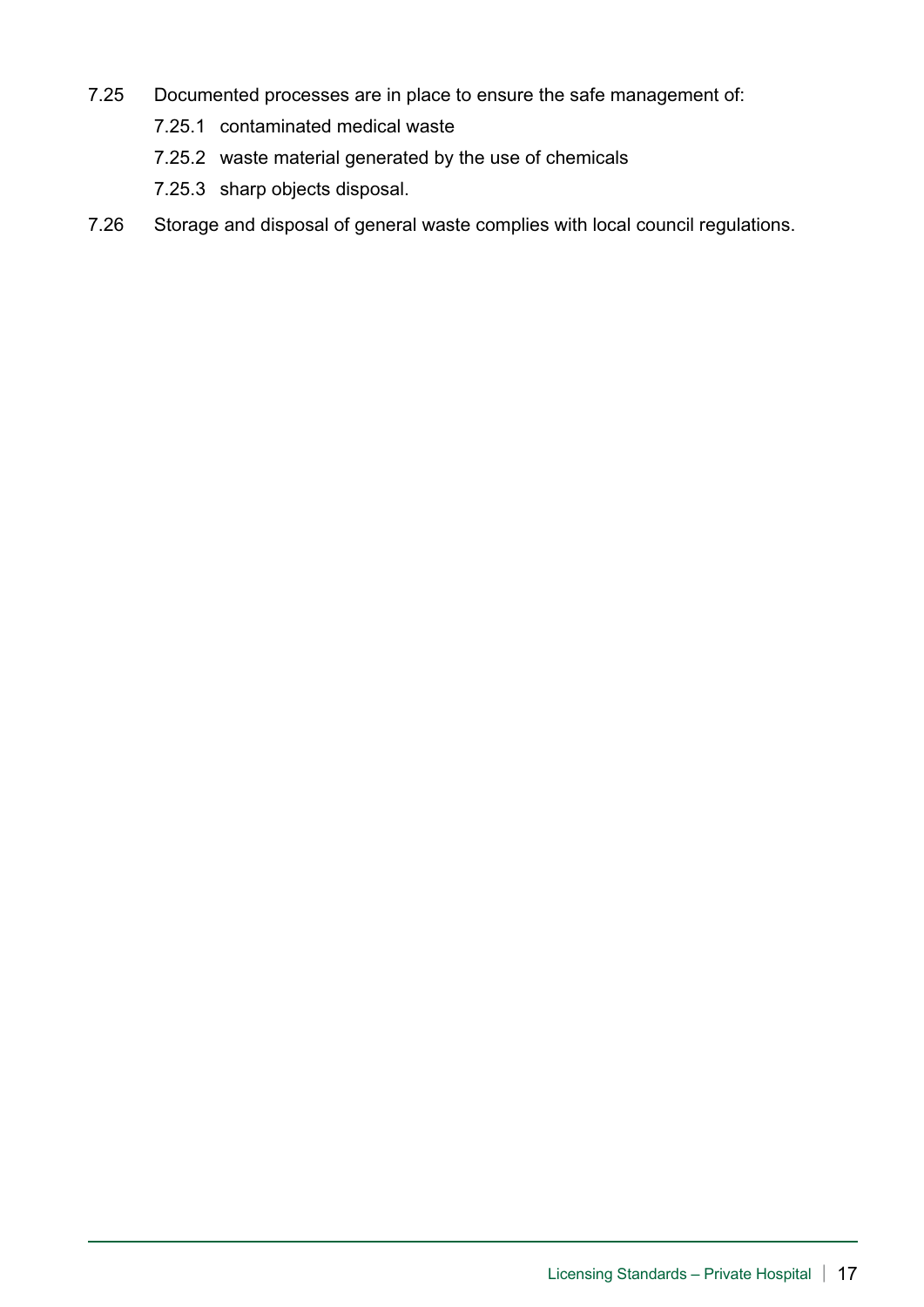# Standard 8: Facility design and function

**The facility design and function provide a safe and functional environment that meets the needs of patients, staff and visitors.**

- 8.1 The number, size and function of rooms available in the facility are consistent with services to be provided for anticipated patient volumes and the delivery of safe and quality care.
- 8.2 All treatment spaces, bedrooms, isolation rooms, bathrooms and toilets comply with licensing building guidelines and are adequate in size and function, to ensure that:
	- 8.2.1 patient and staff safety is maximised
	- 8.2.2 staff are able to fulfil their duties
	- 8.2.3 privacy and confidentiality is maintained.
- 8.3 Configuration, layout and workflows meet the requirements of facility operations ensuring separation of "clean" and "dirty".
- 8.4 In addition to patient areas and patient treatment spaces, the facility also provides:
	- 8.4.1 a reception area which protects patient confidentiality
	- 8.4.2 designated separate clean and dirty utilities
	- 8.4.3 designated clean and soiled linen storage
	- 8.4.4 separate and sufficient storage areas for equipment and general stores
	- 8.4.5 staff toilets, showers and change rooms
	- 8.4.6 secure lockers for staff
	- 8.4.7 staff dining areas.
- 8.5 All areas of the facility are used for the intended purpose as agreed in the licensing building approval.
- 8.6 Compliance is demonstrated for all refurbishments, redevelopments and new builds at the facility in accordance with licensing requirements and documented evidence is available on site.
- 8.7 Signage and way finding throughout the facility enables safe passage for patients, staff and visitors.
- 8.8 Parking is made available to accommodate the number and mix of patients, staff and visitors to the facility.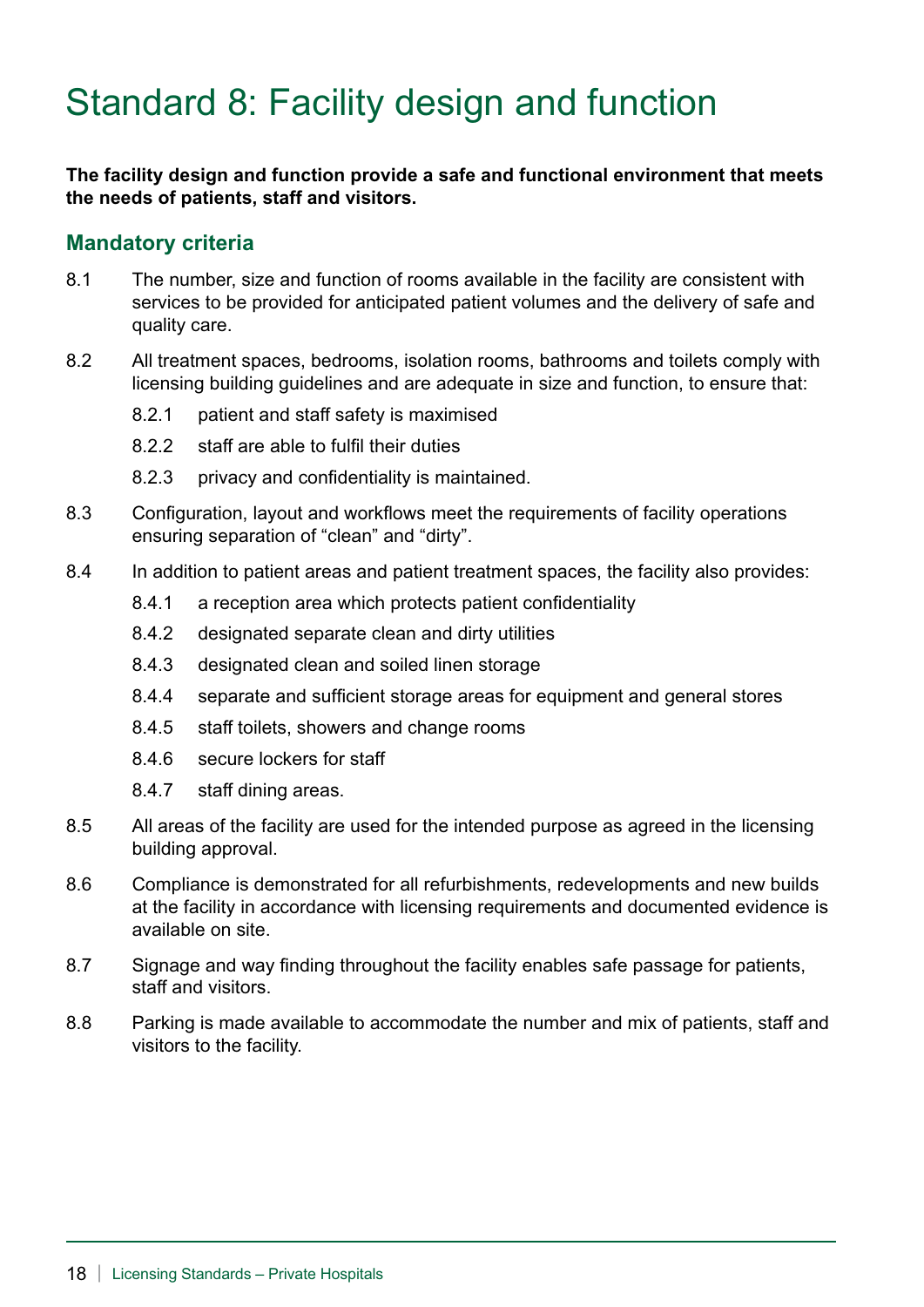### Standard 9: Fire, security and emergency response

**Fire, security and emergency response is governed by systems and processes which promote patient, staff and visitor safety.**

- 9.1 Staff are trained to recognise and respond to emergencies, including:
	- 9.1.1 fire / smoke
	- 9.1.2 medical
	- 9.1.3 bomb / arson threat
	- 9.1.4 internal
	- 9.1.5 personal threat
	- 9.1.6 external
	- 9.1.7 evacuation.
- 9.2 Fire orders and up to date evacuation plans are displayed throughout the facility for patients, staff and visitors and are easy to find, interpret and clearly show your location on the plan (for example, "you are here").
- 9.3 Fire drills, equipment training and evacuation procedures are carried out annually for all staff and attendance logs and records are kept.
- 9.4 Exits are available for egress, either at all times, or the door hardware releases on fire alarm or power failure.
- 9.5 Fire hydrants and fire exit doors are:
	- 9.5.1 clearly marked
	- 9.5.2 easily accessible
	- 9.5.3 free from clutter or equipment.
- 9.6 All exit signs are illuminated at all times.
- 9.7 A generator or battery operates fire exit markers.
- 9.8 Fire equipment, including extinguishers and hose reels, is ready for immediate use and tested six monthly as evidenced by a current service tag.
- 9.9 Flammable rubbish is managed in a way that it does not pose a fire risk.
- 9.10 A smoking policy is readily available to all staff, patients and visitors.
- 9.11 A functioning smoke alarm detection system is in place, is tested in accordance with Australian Standard AS 1851.8 'Maintenance of Fire Protection and Alarm Systems, Part 8 – Automatic Fire Detection and Alarm Systems' (AS 1851.8), and service and maintenance log books are kept.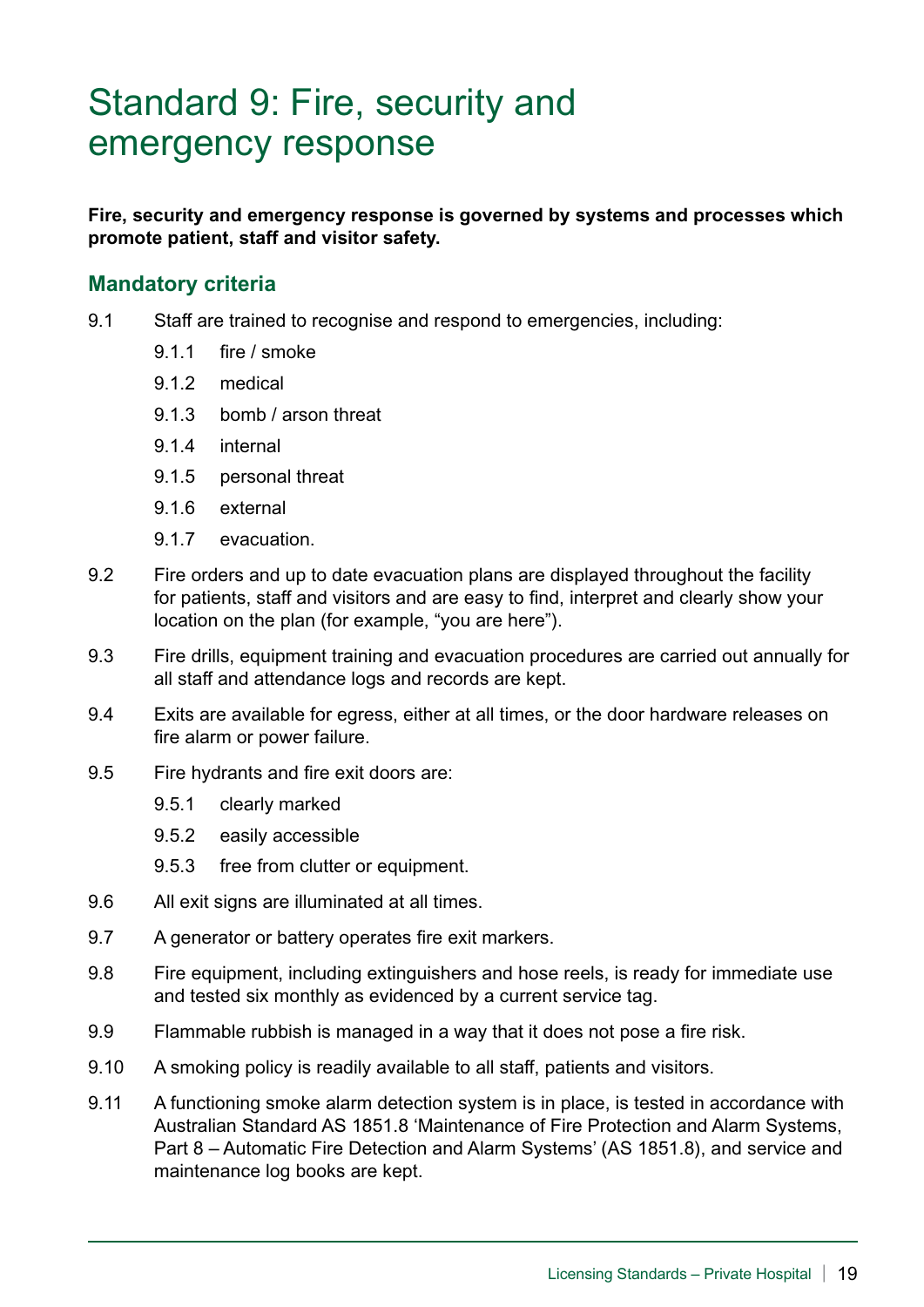- 9.12 Automatic fire detection and alarm systems are functioning and tested in accordance with AS 1851.8, and service and maintenance log books are kept in the fire indicator panel.
- 9.13 Security processes are managed and enacted to ensure that unauthorised persons do not access or interfere with the operation of the facility to the detriment of patients, staff and visitors.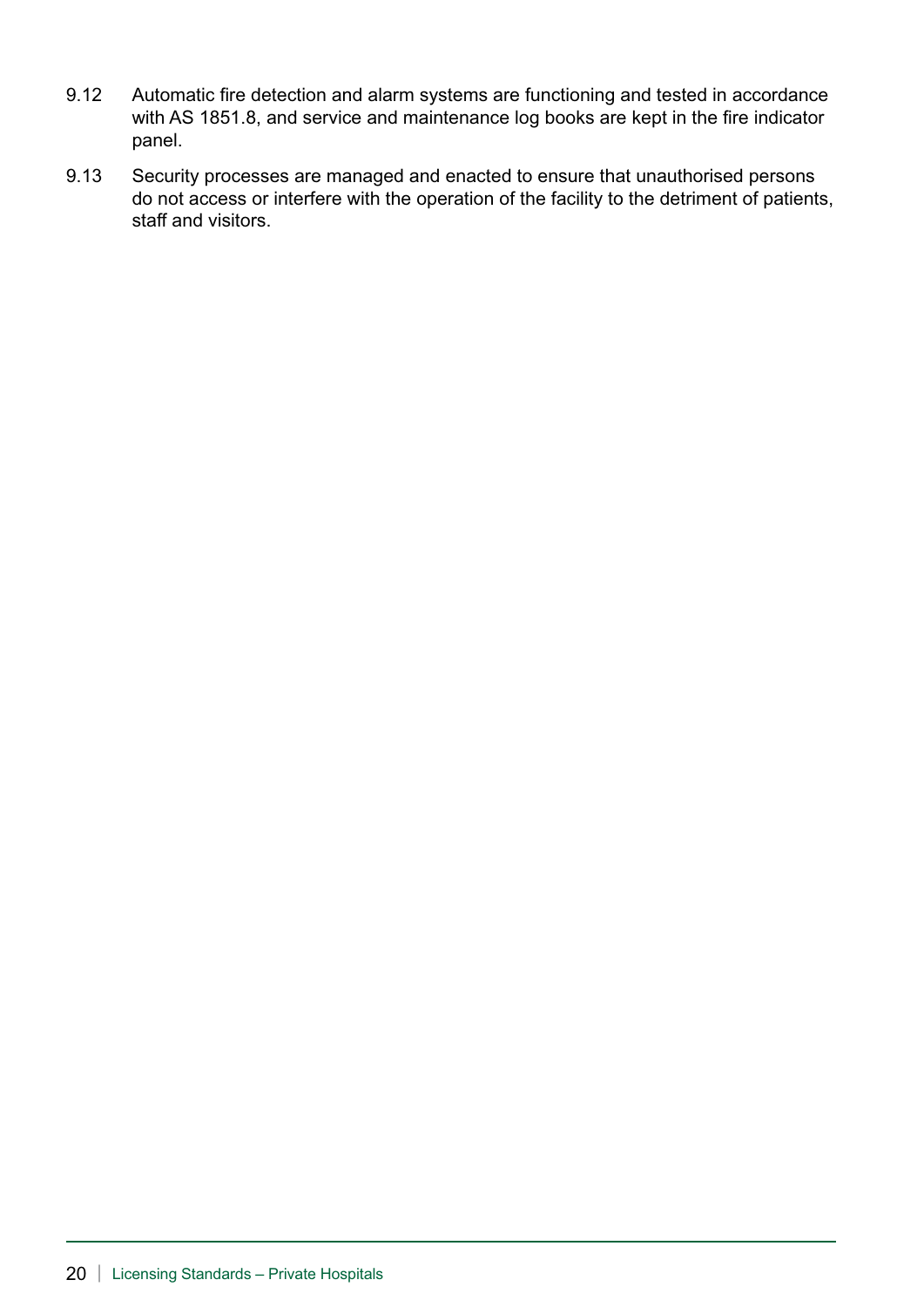# Standard 10: Facility maintenance

**Facility maintenance is managed and maintained to ensure a safe, quality environment for patients, staff and visitors.** 

- 10.1 A designated staff member coordinates the management, maintenance and servicing of buildings, systems, plant, equipment, signage and utilities.
- 10.2 Systems performance, monitoring and improvement processes are in accordance with the relevant codes, guidelines and standards, and evidence is available including:
	- 10.2.1 the testing of all critical systems
	- 10.2.2 documented back-up contingency plans in case of critical system failure
	- 10.2.3 documented operational and maintenance records for each critical system.
- 10.3 Preventative maintenance of the physical facility and furniture is carried out in accordance with a documented program which demonstrates appropriateness, effectiveness and safety, including:
	- 10.3.1 a schedule for planned building services maintenance, upgrade and replacement requirements
	- 10.3.2 a log of deferred and/or outstanding building services maintenance, upgrade and replacement requirements
	- 10.3.3 current maintenance records for cleaning, servicing, repairs and vermin and insect control.
- 10.4 Preventative and managed breakdown maintenance of all building services systems, including all mechanical, medical gas, electrical, communication, transportation and hydraulic systems, plant and equipment is carried out in accordance with a documented program which includes onsite:
	- 10.4.1 registers of all building services systems, plant and equipment
	- 10.4.2 maintenance and operational manuals
	- 10.4.3 "As Constructed" (approval to construct) drawings
	- 10.4.4 records for all routine and breakdown maintenance conducted.
- 10.5 Preventative and managed breakdown maintenance of biomedical and surgical equipment is carried out in accordance with a documented program, including:
	- 10.5.1 biomedical equipment is tested to manufacturer's recommendations
	- 10.5.2 annual testing as evidenced by a current service tag
	- 10.5.3 an onsite register of biomedical and surgical equipment
	- 10.5.4 onsite maintenance and operational manuals
	- 10.5.5 onsite records of all routine and breakdown maintenance conducted.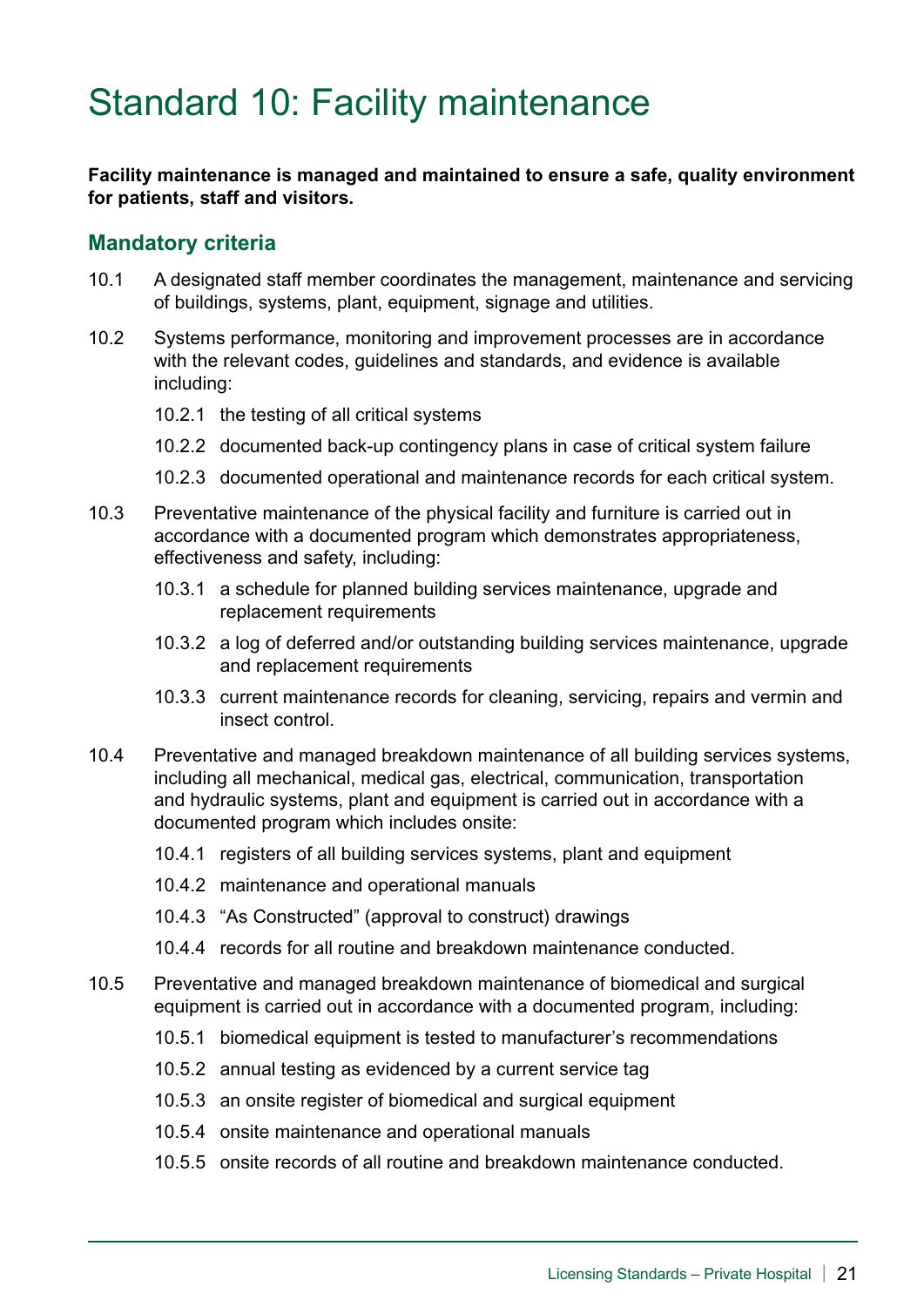- 10.6 Patient, staff assist, emergency, and duress call bells are provided in all patient areas and include:
	- 10.6.1 onsite schedules and logs for the testing of bells
	- 10.6.2 a documented staff response process.
- 10.7 Oxygen and suction outlets are available and adjacent to each bed.
- 10.8 Portable oxygen and suction cylinders are safely stored and restrained and are accessible for resuscitation with readily available emergency backup.
- 10.9 A back-up generator is readily available in the event of a power failure which is tested regularly as evidenced by onsite service maintenance logs.
- 10.10 Chemicals, detergents and gases are stored in a safe and secure manner.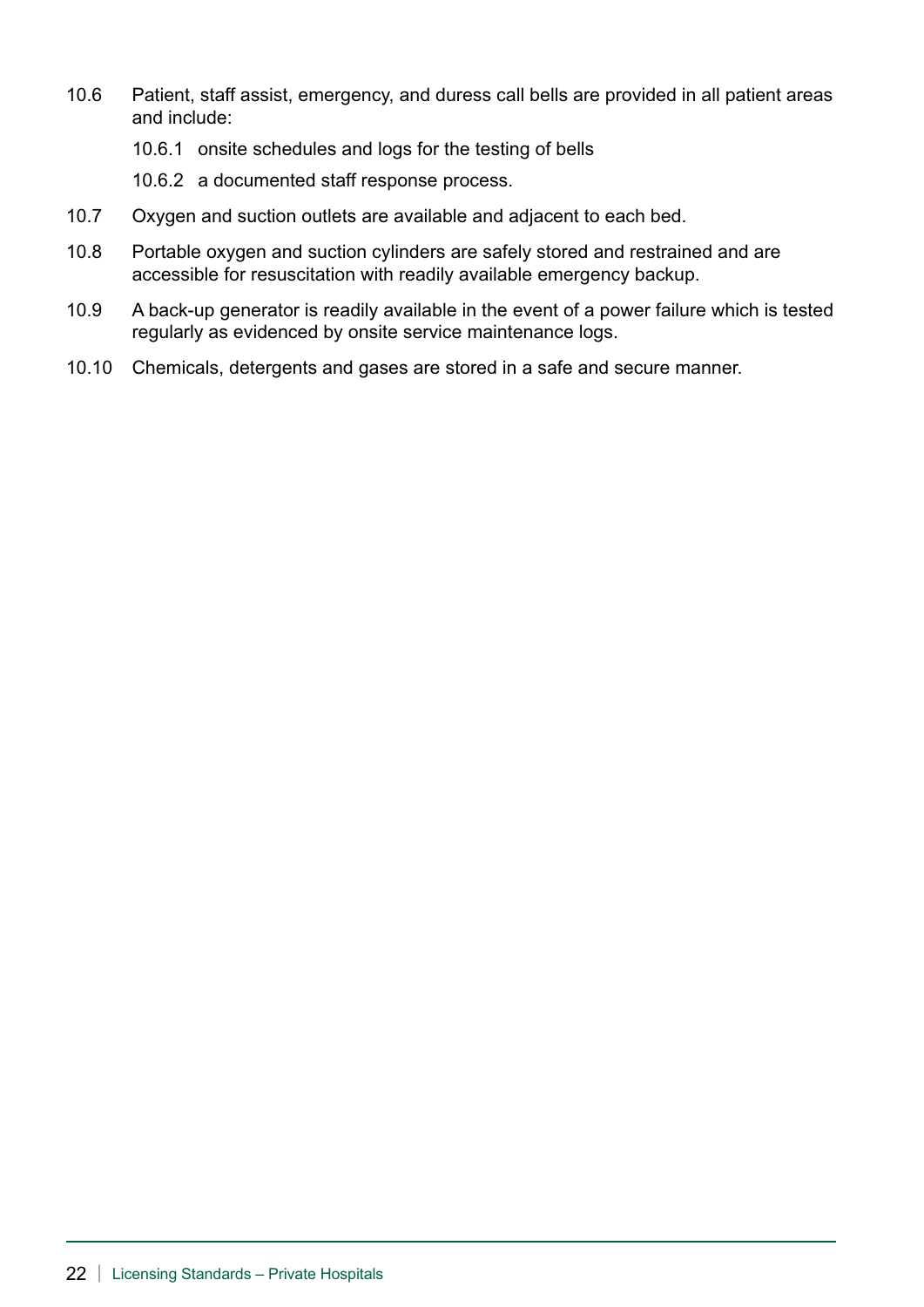### Standard 11: Perioperative suite

**The perioperative suite is governed by systems and processes which promote optimal patient care and a safe environment for patients and staff.**

- 11.1 There is a dedicated senior nurse (however titled) who has completed additional or specialty training in the perioperative area, coordinating all perioperative activities and responsible for monitoring and ensuring compliance.
- 11.2 A designated anaesthetist is responsible for monitoring and ensuring compliance with the Australian and New Zealand College of Anaesthetists guidelines.
- 11.3 Staffing arrangements comply with the Australian College of Operating Room Nurses standards, Gastroenterological Nurses College of Australia and Australian and New Zealand College of Anaesthetists guidelines.
- 11.4 There are processes in place to ensure supervising medical staff are promptly available when clinical needs arise.
- 11.5 Perioperative practice complies with the Australian College of Operating Room Nurses standards.
- 11.6 Policies and procedures reflect the Australian College of Operating Room Nurses standards and include monitoring for compliance.
- 11.7 Separate registers are maintained as follows:
	- 11.7.1 operations/procedure register
	- 11.7.2 implantable device register
	- 11.7.3 laser register.
- 11.8 Operations and procedures are registered, including:
	- 11.8.1 date
	- 11.8.2 patient name
	- 11.8.3 record number
	- 11.8.4 birth date
	- 11.8.5 sex
	- 11.8.6 procedure performed
	- 11.8.7 names of the surgeon, anaesthetist and nursing personnel involved
	- 11.8.8 start and finish time of the procedure
	- 11.8.9 type of anaesthesia or sedation used.
- 11.9 There is a documented process of patient identification, consent and safety check list.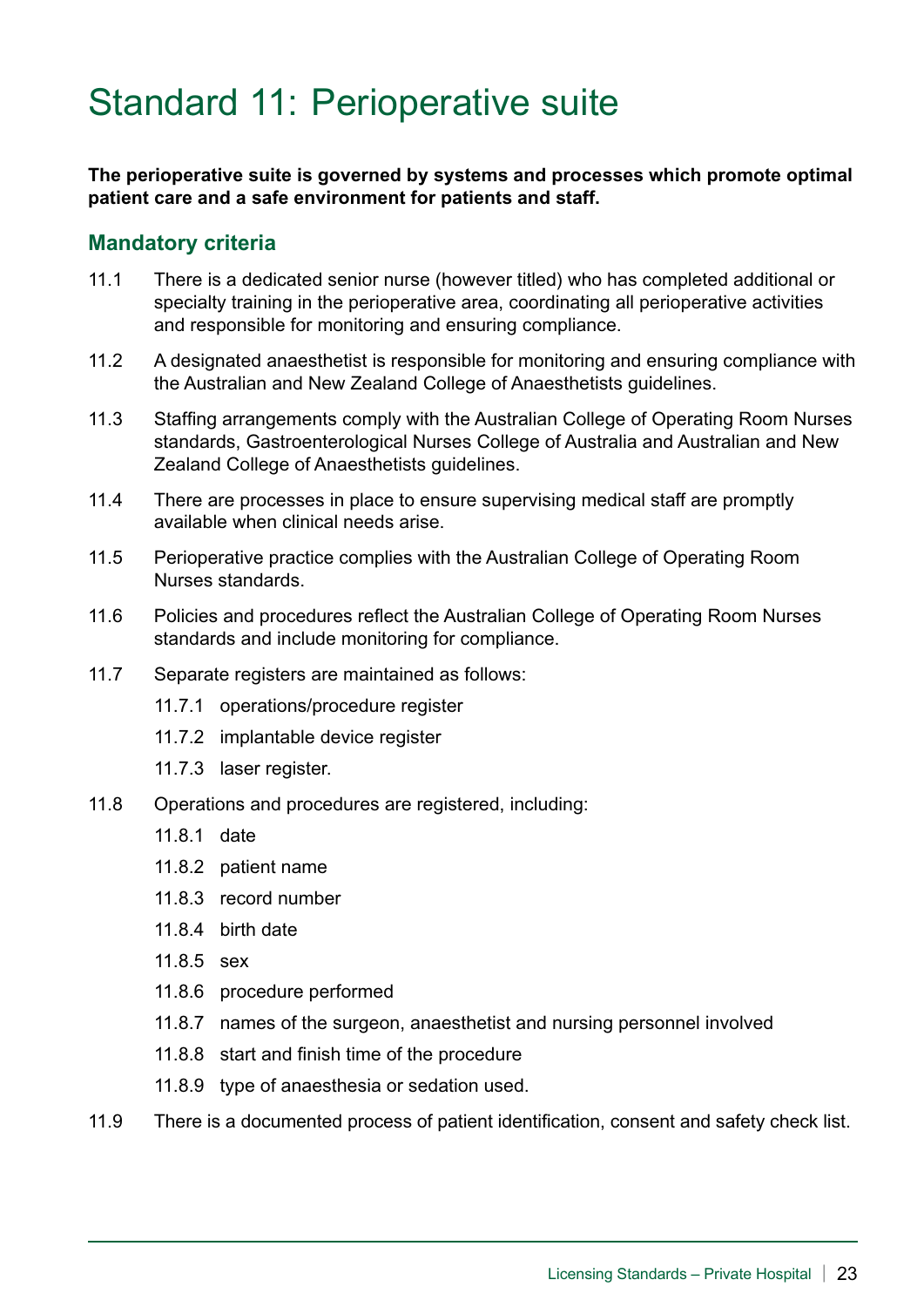- 11.10 Sterilised items used on a patient are logged through use of a tracing system which is documented in the patient medical record, in accordance with Australian/New Zealand Standard – AS/NZS 4187, 'Reprocessing of reusable medical devices in health service organisations'.
- 11.11 If lasers are used in the facility, laser safety is monitored in accordance with Australian/New Zealand Standard – AS/NZS 4173, 'Guide to the safe use of lasers in health care'.
- 11.12 Patient care equipment and supplies are available to support the safe practice of all procedures and care provided.
- 11.13 Anaesthetic machines and equipment meet Australian and New Zealand College of Anaesthetists' guidelines.
- 11.14 Designated storage areas are provided for all equipment, ensuring items are not stored in operating rooms or corridors.
- 11.15 The three zones in the perioperative suite include:
	- 11.15.1 an unrestricted area which has a central control point, to monitor the entrance of patients, personnel, stock and supplies. Limited traffic is permitted in this area and personnel may wear street clothes
	- 11.15.2 a semi–restricted area which provides for storage areas for clean supplies, a pre-operation holding bay, a Post Anaesthetic Care Unit and corridors leading to restricted areas. Traffic is limited to authorised personnel wearing perioperative attire and patient attire is to be worn in these areas
	- 11.15.3 a restricted area which includes the operating and procedure rooms, areas for processing and storing sterile items and the storage of sterile stock. Traffic is limited to authorised personnel and surgical attire is required.
- 11.16 Operating rooms, holding bay and recovery room are designated and equipped to safely carry out the nominated procedures and maintain patient care and privacy.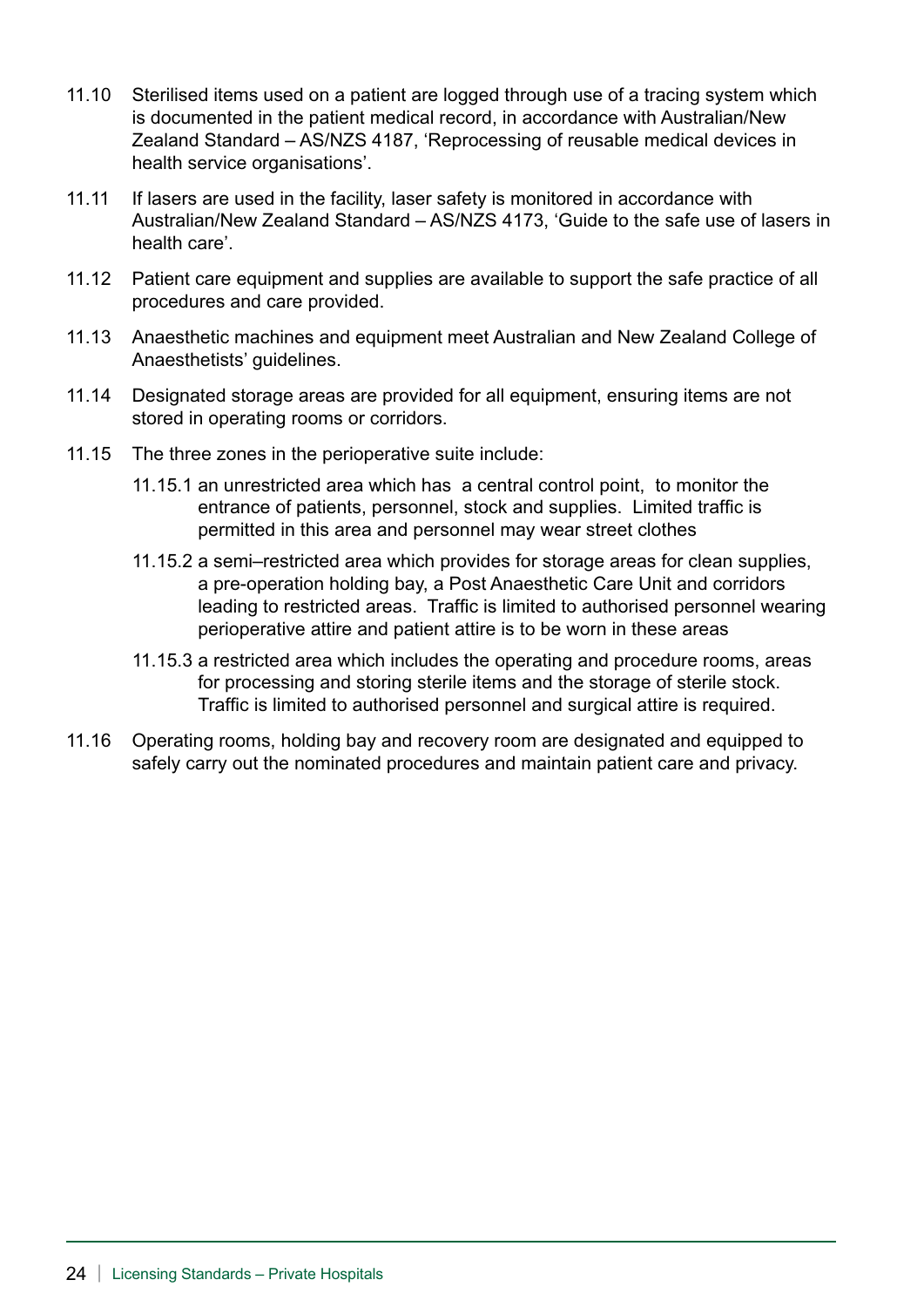# Standard 12: Endoscopy unit

**The Endoscopy Unit is governed by systems and processes which promote optimal patient care and a safe environment for patients and staff.**

- 12.1 A qualified nurse, who has completed additional or specialty training in endoscopy, is designated to coordinate endoscopy unit activities and is responsible for monitoring and ensuring compliance.
- 12.2 Staffing arrangements comply with the Australian College of Operating Room Nurses standards, Gastroenterological Nurses College of Australia and Australian and New Zealand College of Anaesthetists guidelines.
- 12.3 Endoscopy practice complies with the Gastroenterological Nurses College of Australia and the Australian College of Operating Room Nurses standards.
- 12.4 Staff training is appropriate to the environment, including evidence of:
	- 12.4.1 orientation and in-service training on equipment and procedures
	- 12.4.2 completion of the Gastroenterological Nurses College of Australia competencies including scope cleaning
	- 12.4.3 endoscopy training for all staff, with all staff in a leading or supervisory role qualified at national competency levels in endoscopy and at least 70 per cent of remaining staff qualified or undertaking training.
- 12.5 Policies and procedures reflect Gastroenterological Nurses College of Australia, Australian College of Operating Room Nurses standards, and Australian and New Zealand College of Anaesthetists guidelines and include audit monitoring for compliance.
- 12.6 Sterile supply, either onsite or contracted, must ensure compliance with:
	- 12.6.1 Australian/New Zealand Standard AS/NZS 4187, 'Reprocessing of reusable medical devices in health service organisations'
	- 12.6.2 Australian Standard AS 3789.2, 'Textiles for health care facilities and institutions, Part 2: Theatre linen and pre-packs'
	- 12.6.3 Australian Standard AS 3789.2, 'Textiles for health care facilities and institutions, Part 3: Apparel for operating theatre staff'.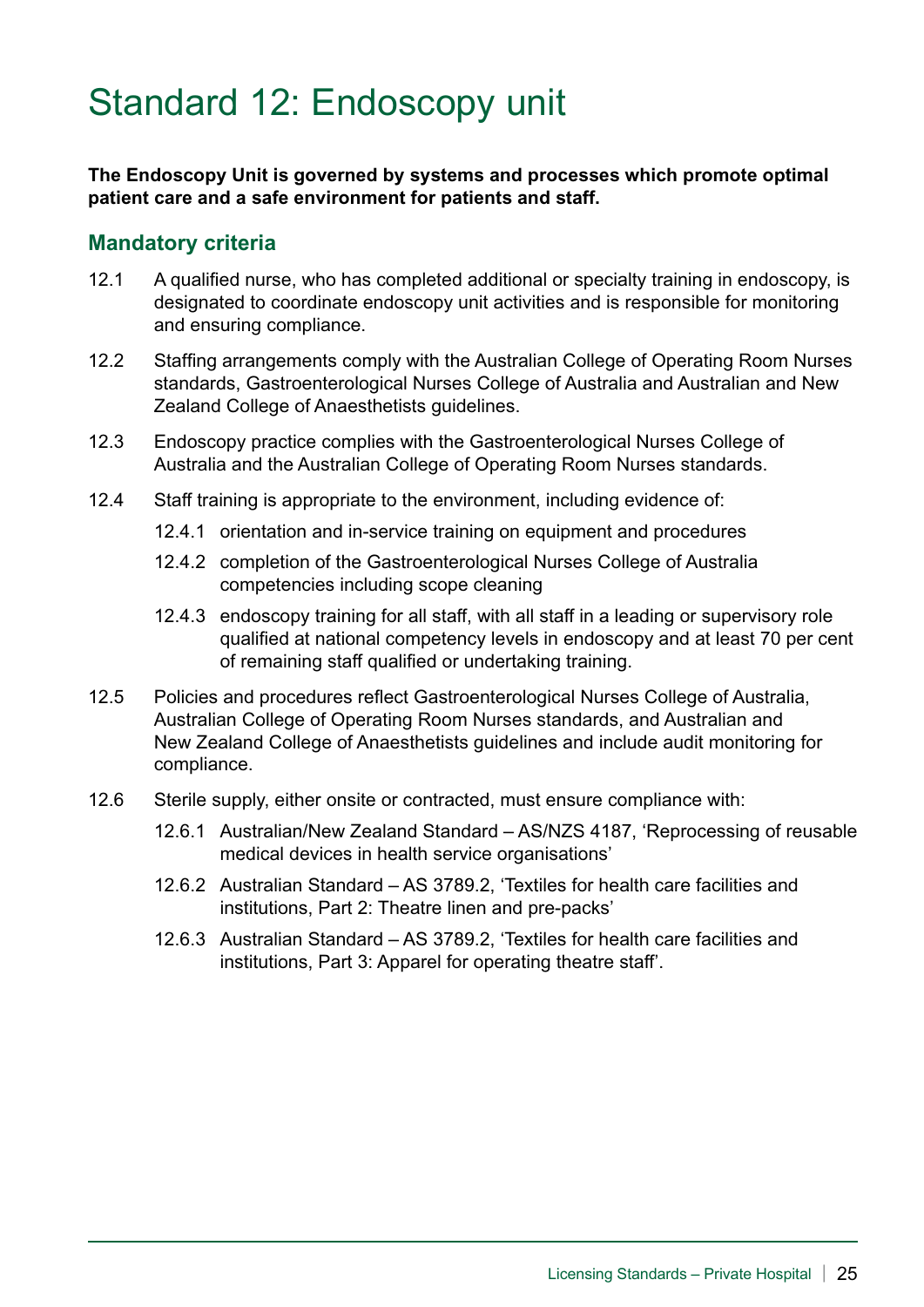- 12.7 Operations and procedures are registered, including:
	- 12.7.1 date of procedure
	- 12.7.2 patient's name
	- 12.7.3 record number
	- 12.7.4 patient's date of birth
	- 12.7.5 patient's sex
	- 12.7.6 procedure performed
	- 12.7.7 name of the surgeon, anaesthetist and nursing personnel involved
	- 12.7.8 start and finish time of the procedure
	- 12.7.9 type of anaesthesia or sedation used.
- 12.8 There is a documented process of patient identification, consent and safety check list.
- 12.9 Sterilised items used on a patient are logged through use of a tracing system which is documented in the patient's medical record.
- 12.10 Single use items are not re-used.
- 12.11 The use of chemicals within the unit is monitored and documented and Material Safety Data Sheets are available.
- 12.12 Patient care equipment and supplies are available to support the safe practice of procedures and care provided.
- 12.13 Anaesthetic machines and equipment meet Australian and New Zealand College of Anaesthetists' guidelines.
- 12.14 Designated storage areas are provided within the endoscopy unit and no equipment is permanently stored in procedure rooms.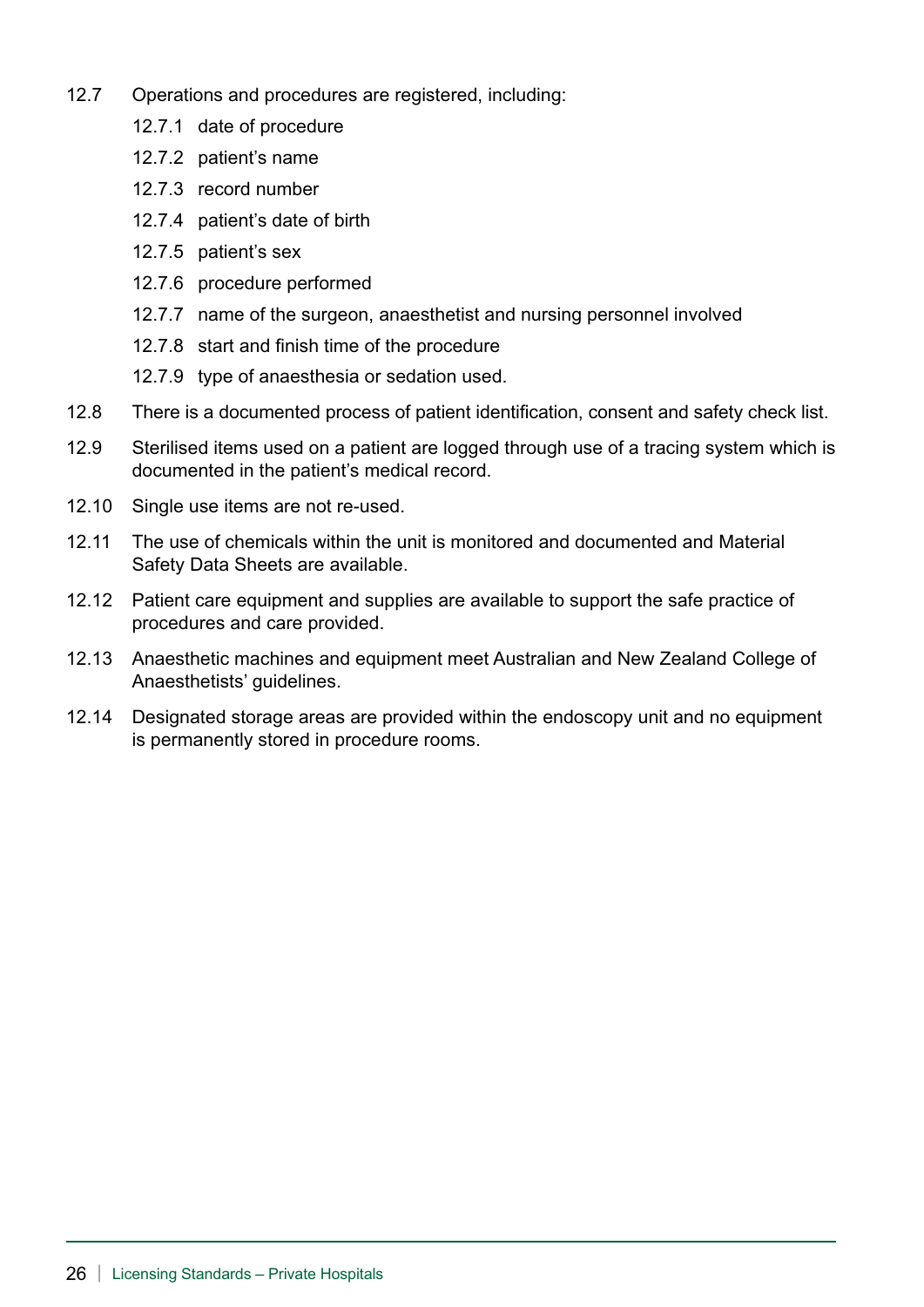# Standard 13: Central sterilising department

**Cleaning, disinfecting and sterilising of equipment and instruments and the sterile supply services are managed and maintained according to industry standards and guidelines.**

- 13.1 There is a designated person who has completed a recognised course in national competencies, coordinating all sterilisation activities and responsible for monitoring and ensuring compliance.
- 13.2 Staffing arrangements, at a minimum, comply with the Australian/New Zealand Standard – AS/NZS 4187, 'Reprocessing of reusable medical devices in health service organisations' (AS/NZS 4187).
- 13.3 All personnel involved in cleaning, packaging, sterilising and storage of sterile supplies undertake relevant education and training and comply with AS/NZS 4187. There is evidence of:
	- 13.3.1 orientation and in-service training on equipment and procedures
	- 13.3.2 sterilisation reprocessing training for all staff, with all staff in a leading or supervisory role qualified at national competency levels in the management of a central sterilising department and at least 70 per cent of remaining staff qualified or undertaking training
	- 13.3.3 completion of the Gastroenterological Nurses College of Australia competencies including scope cleaning (if appropriate).
- 13.4 Sterile Supply and storage, either onsite or contracted, must ensure compliance with:
	- 13.4.1 AS/NZS 4187
	- 13.4.2 Australian Standard AS 3789.2 'Textiles for health care facilities and institutions, Part 2: Theatre linen and pre-packs'
	- 13.4.3 Australian Standard AS 3789.2 'Textiles for health care facilities and institutions, Part 3: Apparel for operating theatre staff'.
- 13.5 Single use items are not re-used.
- 13.6 Equipment and supplies are available to support the safe practice of all processes carried out in the Central Sterilising Department.
- 13.7 Policies and procedures reflect, at a minimum, AS/NZS 4187 and include annual audit monitoring for compliance.
- 13.8 The infection control program for the Central Sterilising Department meets AS/NZS 4187.
- 13.9 Information management ensures compliance with AS/NZS 4187.
- 13.10 The use of chemicals within the unit is monitored and documented and Material Safety Data Sheets are available.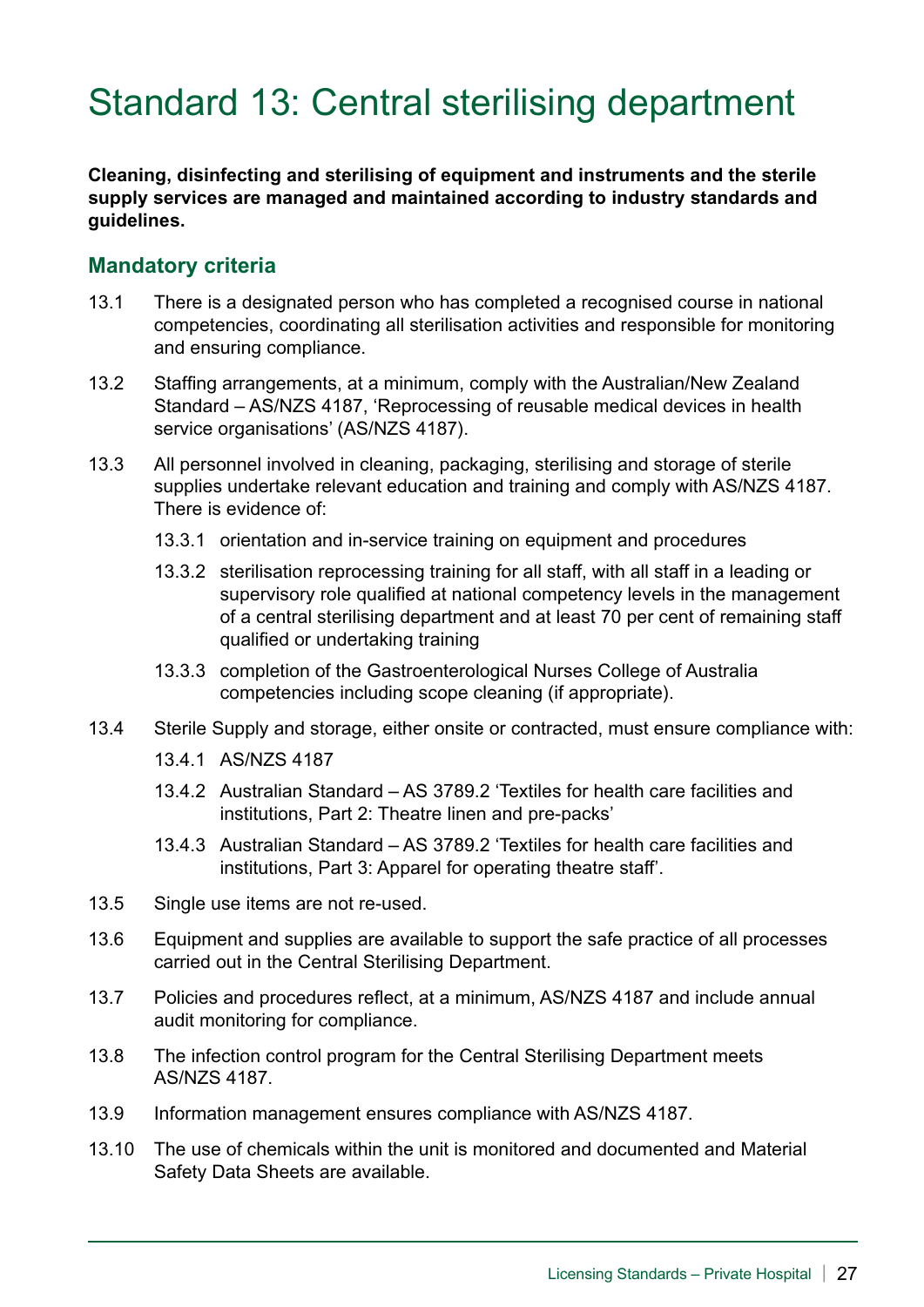# Standard 14: Renal unit

#### **The Renal Unit is governed by systems and processes which promote optimal patient care and a safe environment for patients and staff.**

- 14.1 There is a registered nurse with qualifications and/or clinical experience in renal dialysis, responsible for the nursing care of patients.
- 14.2 A qualified renal physician is responsible for the clinical management of patients.
- 14.3 Only registered, comprehensive and enrolled nurses or nurse practitioners provide direct nursing care.
- 14.4 Staffing arrangements comply with the licence including, the:
	- 14.4.1 number and categories of nursing and other staff
	- 14.4.2 kinds of nursing and other care provided or available at the facility
	- 14.4.3 periods and times at which the services are provided or available.
- 14.5 Staff training is appropriate to the environment, including evidence of orientation and in-service training on equipment and procedures.
- 14.6 Policies and procedures are developed, reviewed, maintained and updated by a renal department management committee and are readily available to staff.
- 14.7 The treatment spaces comply with the licensing building guidelines and are adequate in size for staff to carry out their duties and to provide privacy for patients. There needs to be sufficient space between beds / chairs for staff to deliver safe patient care.
- 14.8 Equipment is available to support safe practice and which is:
	- 14.8.1 sufficient in volume
	- 14.8.2 appropriate for the type of procedures
	- 14.8.3 specialist equipment is available
	- 14.8.4 annual audit evidence is kept on site.
- 14.9 Communication with the Water Authority regarding planned water cuts shall be provided to the unit in a timely manner, to ensure that treatments can be rescheduled.
- 14.10 Chemical water purity and bacterial colony counts shall meet the requirements of the Association for the Advancement of Medical Instrumentation standards.
- 14.11 In the event of a medical emergency, the renal unit shall have ready access to an emergency department.
- 14.12 Sterile supply and storage must ensure compliance with AS/NZS 4187.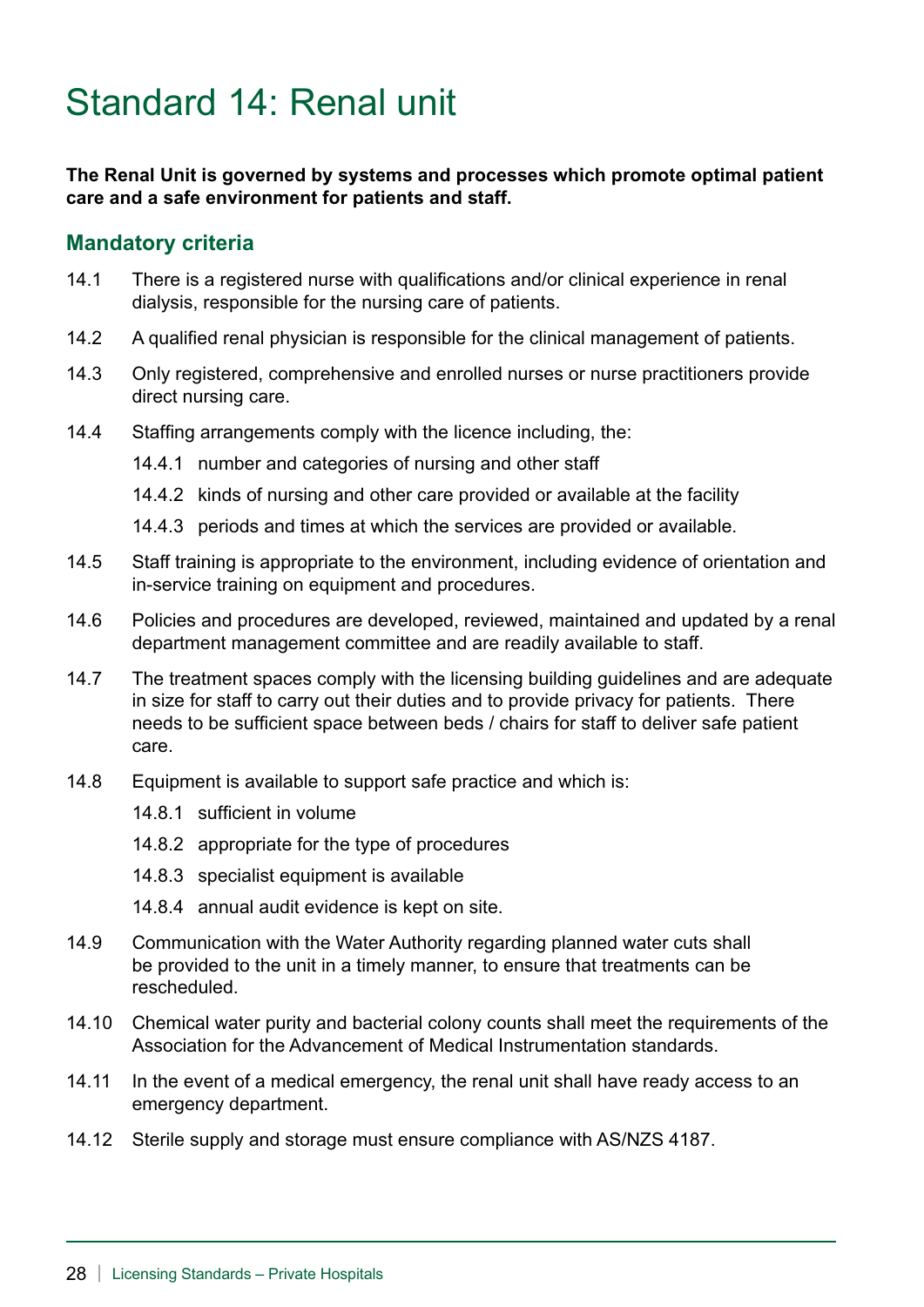# Standard 15: Electroconvulsive therapy unit

**The Electro Convulsive Therapy Unit is managed in accordance with the standards and guidelines published by the Office of the Chief Psychiatrist and provide a safe and quality environment for patients, visitors and staff.**

- 15.1 A designated registered nurse, experienced in the administration of electroconvulsive therapy (ECT), is responsible for the management and care of patients. This includes ensuring that:
	- 15.1.1 the ECT machine is checked and is operational before each session
	- 15.1.2 emergency resuscitation equipment is readily available
	- 15.1.3 appropriate emergency drugs are available
- 15.2 Only a registered psychiatrist administers ECT on a patient.
- 15.3 Staffing arrangements for ECT are in accordance with the Australian College of Operating Room Nurses Standards and the Chief Psychiatrist's Guidelines for the use of Electroconvulsive Therapy in Western Australia.
- 15.4 Staffing for ECT anaesthesia and equipment are in accordance with the Australian and New Zealand College of Anaesthetists (ANZCA) Guidelines and include:
	- 15.4.1 Technical Standard One Recommendations on Minimum Facilities for Safe Anaesthesia Practice in Operating Suites
	- 15.4.2 Technical Standard Two Recommendations on Minimum Facilities for Safe Anaesthesia practice Outside the Operating Suite.
- 15.5 Staffing arrangements for ECT recovery are in accordance with the ANZCA Guidelines and include:
	- 15.5.1 Professional Standard 4 Recommendations for the Post-Anaesthesia Recovery Room.
- 15.6 Staff involved in the provision of ECT are competent in basic life support.
- 15.7 Policies and procedures are developed, reviewed, monitored and updated by an ECT management committee and are readily available to staff. These include:
	- 15.7.1 a psychiatrist who has completed formal training in ECT and has sufficient experience in administrating ECT, is responsible for the provision of the facility's ECT program
	- 15.7.2 a designated person is responsible for monitoring and ensuring compliance with the ANZCA guidelines
	- 15.7.3 staff education and training programs are service specific and meet staff and or patient needs
	- 15.7.4 staff are provided with education and training on the legal framework governing the provision of ECT
	- 15.7.5 a designated person is responsible for monitoring and ensures compliance with the Australian College of Operating Room Nurses Standards.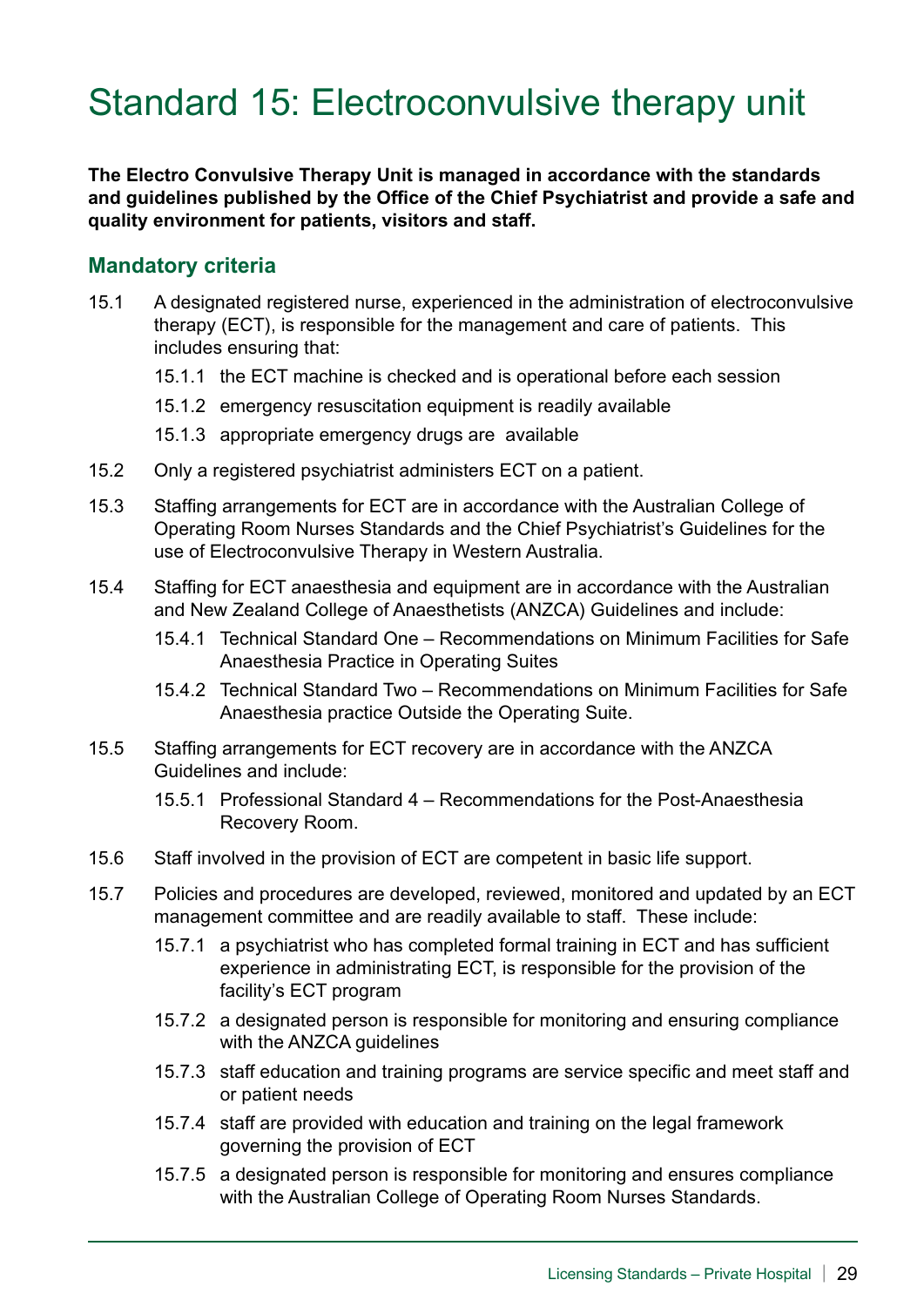- 15.8 Information management ensures that:
	- 15.8.1 patients are provided with written and verbal information, to allow them to make an informed consent to undergo ECT
	- 15.8.2 medical records include all details of ECT
- 15.9 An ECT register is kept and records:
	- 15.9.1 date, start and finish time that ECT was administered
	- 15.9.2 patient's name
	- 15.9.3 medical record number
	- 15.9.4 birth date
	- 15.9.5 gender
	- 15.9.6 procedure performed including bilateral/unilateral, brief pulse, current delivered
	- 15.9.7 name and designation of operator and anaesthetist
	- 15.9.8 name of treating psychiatrist and supervising psychiatrist, if present
	- 15.9.9 name of nursing personnel assisting
	- 15.9.10 type of analgesia, anaesthetic and muscle relaxant used
	- 15.9.11 details of seizure induced including duration recorded on electroencephalogram
	- 15.9.12 name of patient's psychiatrist (and second opinion psychiatrist if required)
	- 15.9.13 treatment number and total number of treatments planned
	- 15.9.14 where abbreviations are used, they are consistent with organisation policy on abbreviations.
- 15.10 The medications available in the ECT suite include as a minimum:
	- 15.10.1 anaesthetic induction agents
	- 15.10.2 muscle relaxants
	- 15.10.3 Dantrolene, Atropine and sterile water
	- 15.10.4 an emergency drug tray containing drugs to deal with psychiatric, cardiac, neurological or respiratory emergencies.
- 15.11 Security measures are in place to ensure that unauthorised persons do not access the ECT unit.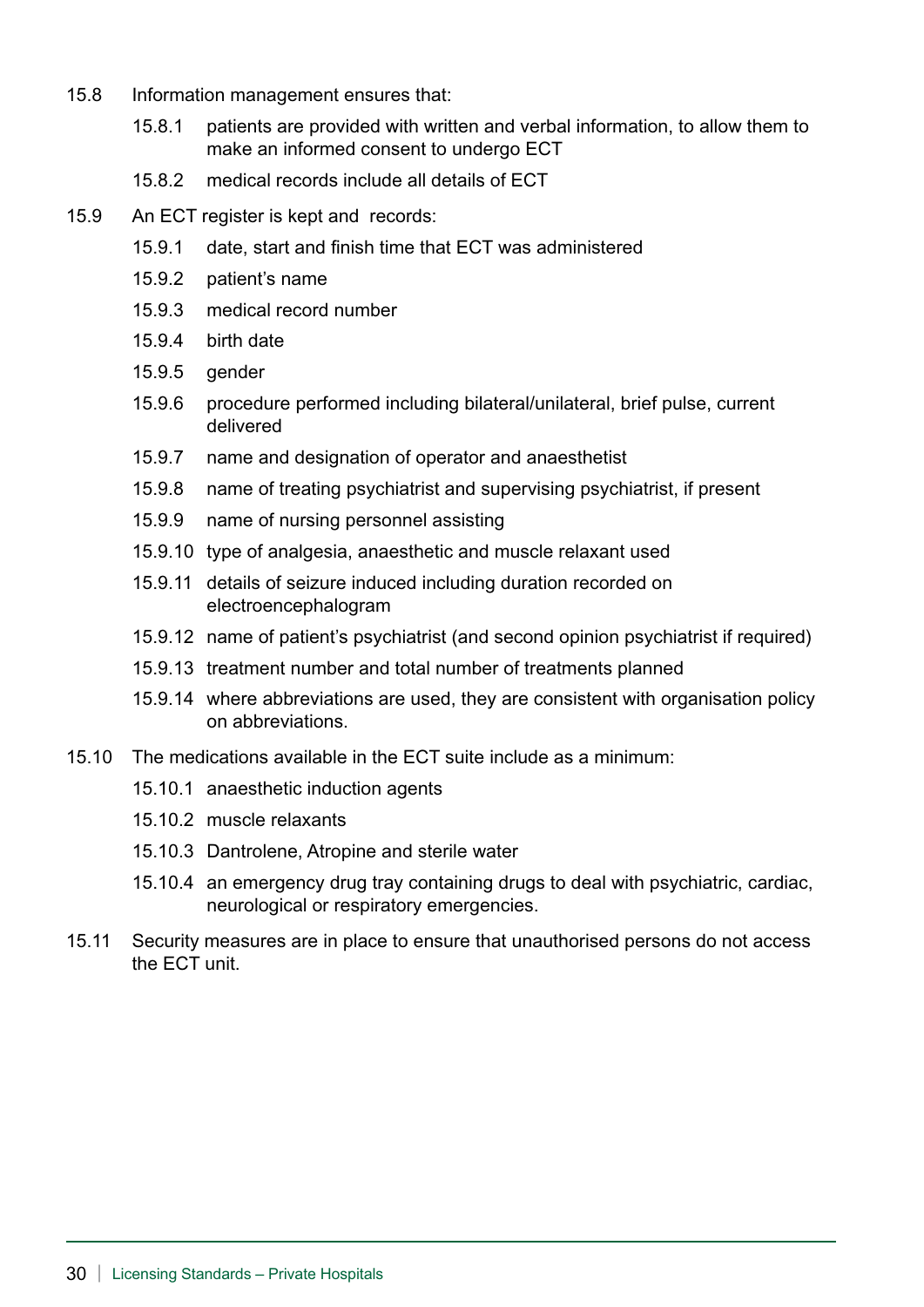- 15.12 Patient care equipment and supplies are available to support the safe practice of all procedures and care provided. These items include:
	- 15.12.1 an ECT machine, of a type that is registered with the Therapeutic Goods Authority, shall be provided, which has the following as a minimum set of functions:
		- 15.12.1.1 electroencephalogram monitoring
		- 15.12.1.2 a wide range of stimulus settings
	- 15.12.2 at least one fully equipped resuscitation trolley is available with the drugs and equipment required to manage a patient collapse or cardio-pulmonary emergency
	- 15.12.3 when ECT is in use, oxygen and suction is adjacent to each bed/trolley
	- 15.12.4 the emergency call system is functional and permits both the ECT suite and recovery areas to alert an emergency.
- 15.13 ECT unit design and function provides a safe environment that meets the needs of patients and staff.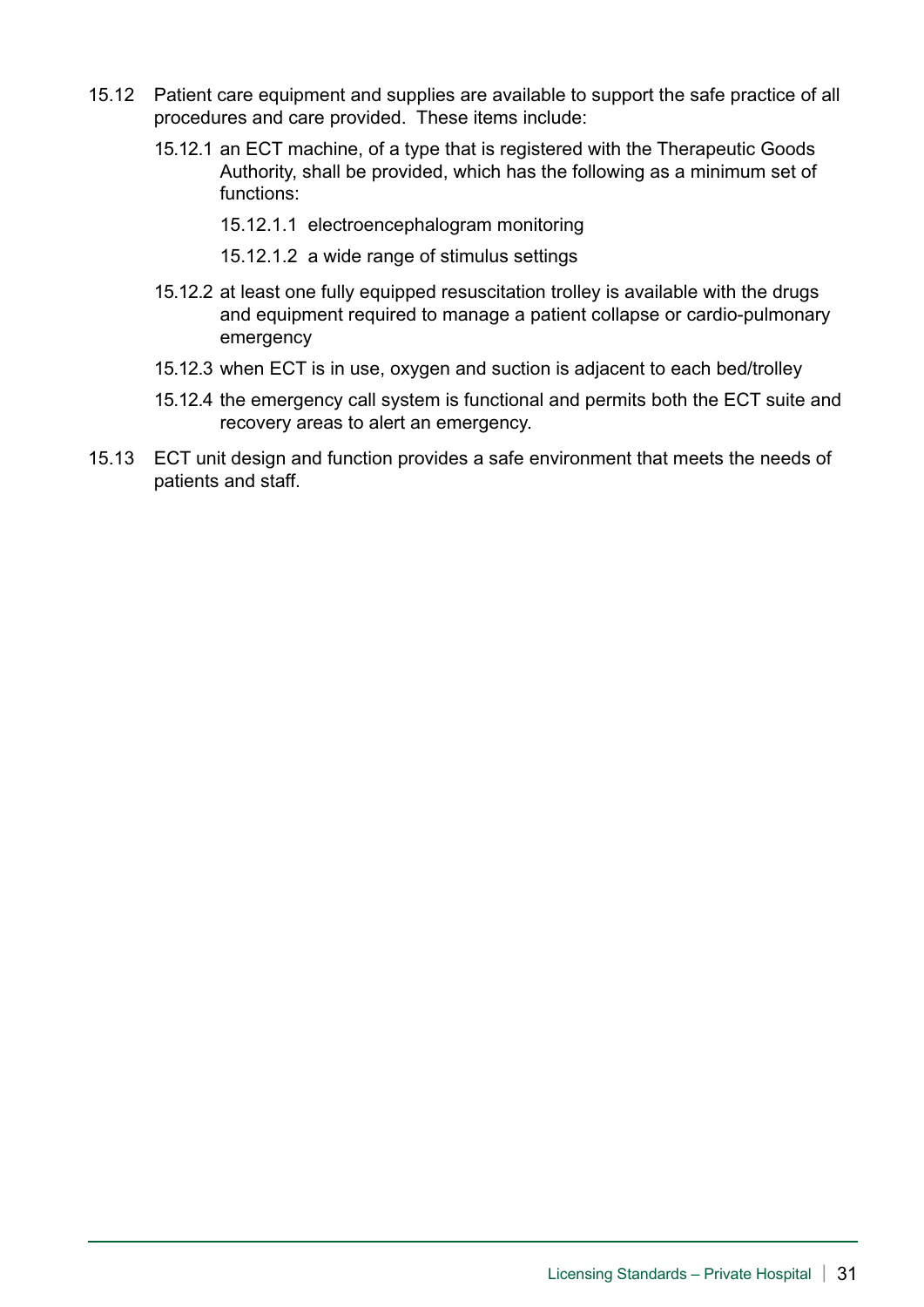# Standard 16: Neonatal unit

**The neonatal unit is governed by systems and processes which promote optimal patient care and a safe environment for patients and staff.**

### **Level 1 Nursery**

- \* Normal, low risk pregnancies and births and management of babies ≥37+0 weeks gestation with minimal complications (for example, hypoglycaemia, infection screening, tube-feeding, oxygen therapy, infection screening)
- Phototherapy for physiological jaundice
- 24 hour on site access to a health professional skilled in initiating neonatal resuscitation.

### **Level 2a Nursery**

- Low to moderate risk pregnancies and births and management of babies ≥34+0 weeks gestation with minimal neonatal complications (for example, apnoea monitoring, lowlevel oxygen therapy and monitoring and nasal/oral-gastric feeding)
- Short term intravenous therapy
- Referred for management by attending paediatrician
- Paediatricians are on-call 24 hours.

### **Level 2b Nursery**

- Moderate to high-risk pregnancies and births and management of babies ≥32+0 weeks gestation (high dependency patients and provision of short-term mechanical ventilation of less than 6 hours pending transfer, nasal Continuous Positive Airway Pressure with facilities for arterial blood gas monitoring)
- Non-invasive blood pressure monitoring
- Access to clinical and diagnostic paediatric subspecialties
- Paediatric registrar or above on site 24 hours
- Paediatricians are on-call 24 hours
- May receive baby retrieval by Neonatal Emergency Transport Service, Western Australia from Level 1 neonatal facilities.

#### **Level 3 Nursery**

- High risk, high dependency pregnancies and births and management of babies <32+0 weeks gestation (high dependency patients and provision of medium-term mechanical ventilation and full life-support)
- Neonatal surgery and care for complex congenital and metabolic diseases of the baby
- Neonatal staff (paediatric registrars, paediatricians and paediatric nurses) are on site 24 hours.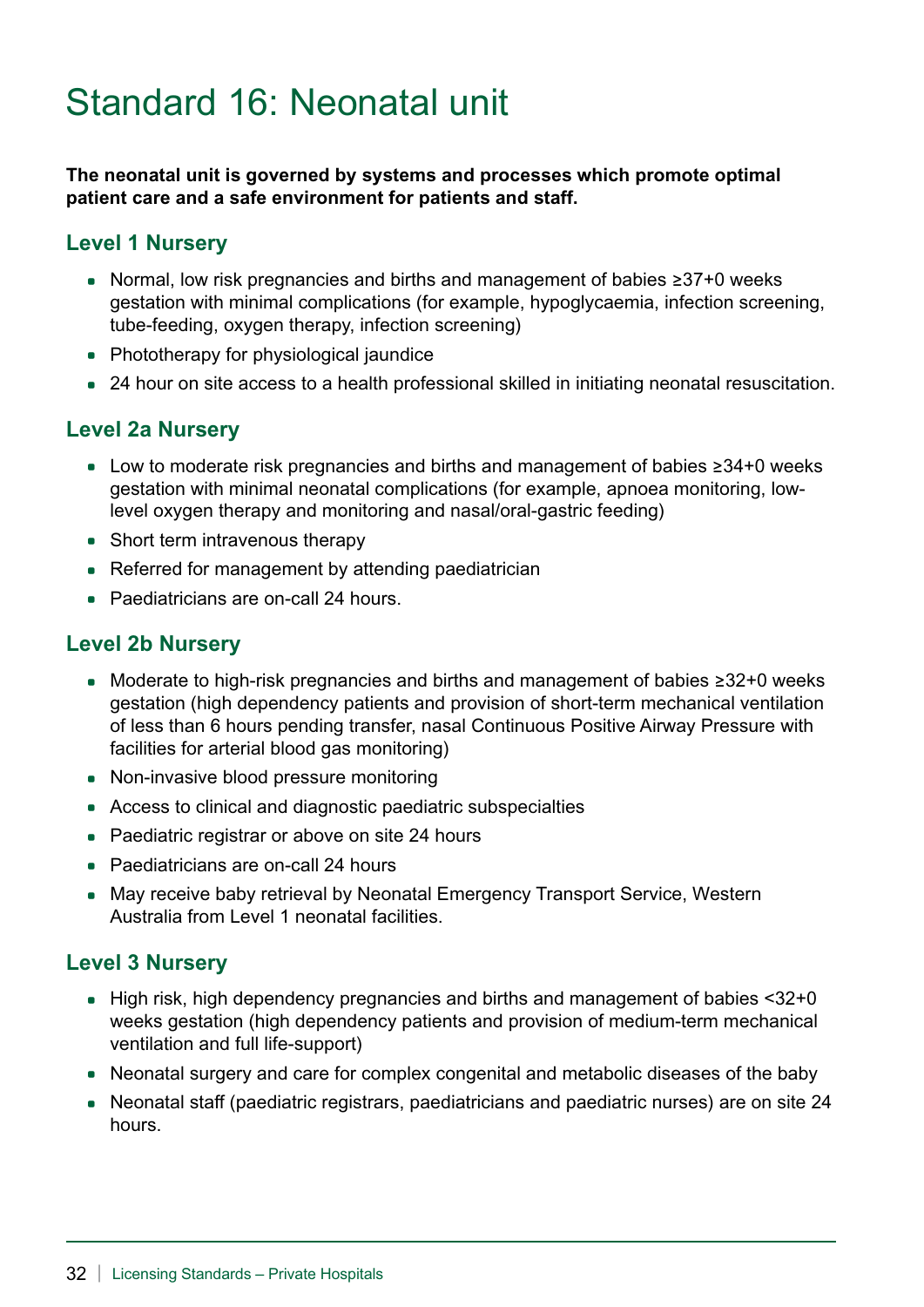- 16.1 There is a registered nurse or nurse practitioner, with qualifications and/or clinical experience in high dependency neonatal nursing, responsible for the neonatal department.
- 16.2 There is a specialist paediatrician with experience in neonatal care responsible for the clinical management of patients.
- 16.3 Staffing arrangements are appropriate to the department, including:
	- 16.3.1 the nursing ratio is a minimum of 1:4 cots
	- 16.3.2 the senior nurse has extensive experience in neonatal nursing, a post graduate qualification in neonatal nursing and midwifery qualifications
	- 16.3.3 there is a minimum of one registered midwife (preferably with post-basic qualifications) rostered for each shift
	- 16.3.4 a neonatal paediatric registrar or medical practitioner with experience in neonatal paediatrics is available 24 hours per day
	- 16.3.5 there is a rotation of physicians / neonatologist(s) within the tertiary intensive care facility
	- 16.3.6 registered midwives have paediatric or neonatal/perinatal training and neonatal advanced life support training
	- 16.3.7 on call arrangements are in place to supplement staffing
	- 16.3.8 other staff, including clerical and support staff, are available as required.
- 16.4 Policies and procedures are developed, reviewed, updated and audited by a neonatal department management committee and are made readily available to staff, and include procedures for babies who:
	- 16.4.1 require continuous monitoring of respiration or heart rate or by transcutaneous transducers
	- 16.4.2 are receiving additional oxygen
	- 16.4.3 are being tube fed
	- 16.4.4 have had minor surgery in the previous 24 hours
	- 16.4.5 are being barrier nursed
	- 16.4.6 are receiving phototherapy
	- 16.4.7 are receiving special monitoring (for example, frequent glucose or bilirubin estimations)
	- 16.4.8 are receiving constant supervision
	- 16.4.9 are receiving antibiotics
	- 16.4.10 require radiological examinations or other methods of imaging
	- 16.4.11 are short term assisted ventilator care, pending transfer to higher levels of service
	- 16.4.12 are dying
	- 16.4.13 storage of expressed breast milk from infected mothers
	- 16.4.14 transfer policy and procedure
	- 16.4.15 emergency procedures, specifically Code Black Alpha (Infant/Child Abduction).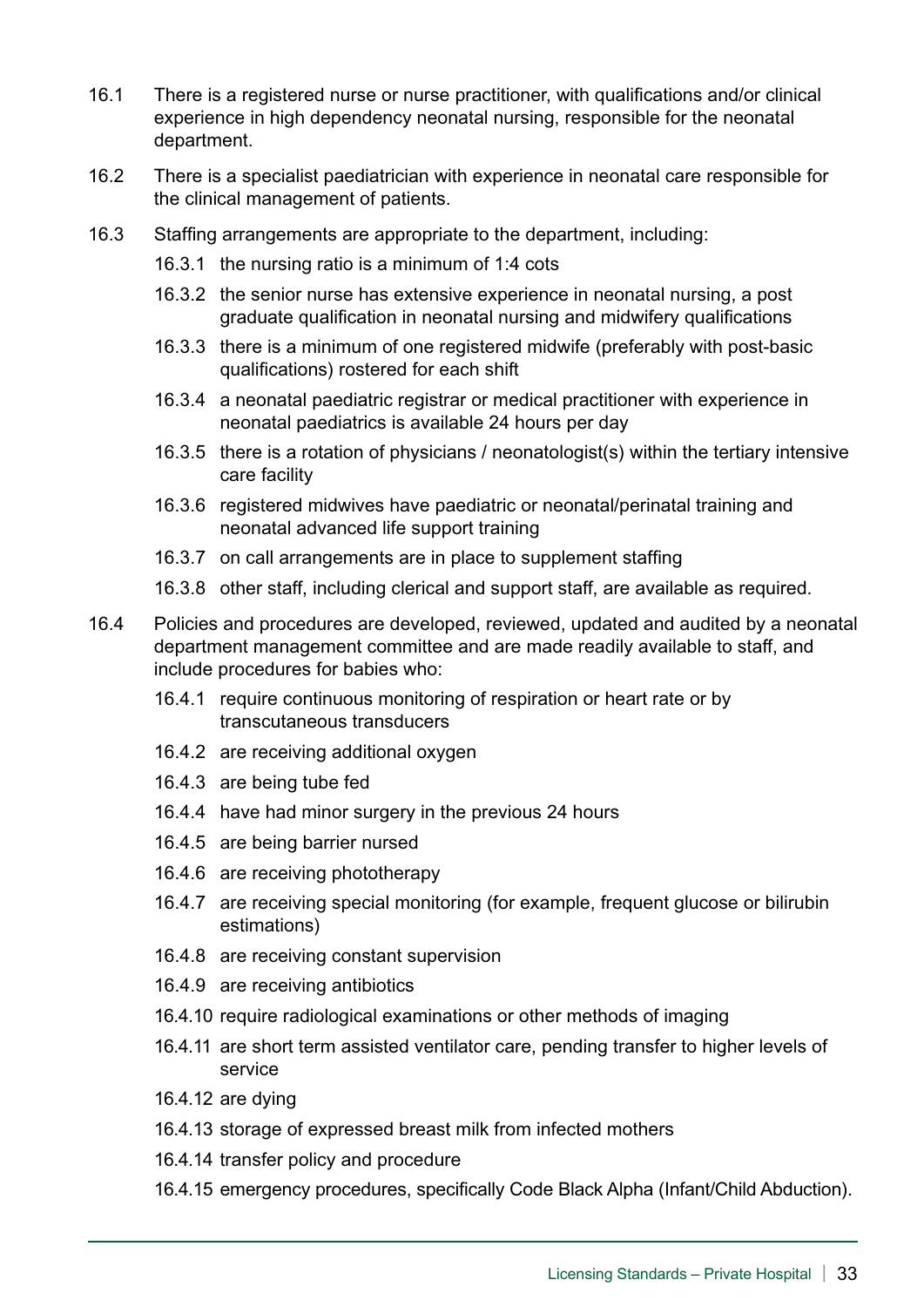- 16.5 Neonatal department design and function provides a safe environment that meets the needs of patients, including providing:
	- 16.5.1 clinical hand wash basins
	- 16.5.2 an isolation room with an airlock
	- 16.5.3 a stainless steel nursery bath with cupboards
	- 16.5.4 an emergency power system
	- 16.5.5 a clean utility room with pharmacy storage and a drug fridge
	- 16.5.6 a formula room
	- 16.5.7 a dirty utility area with appropriate utensil washers
	- 16.5.8 a family support room with a beverage bar.
- 16.6 Security measures are in place and all reasonable steps are taken to ensure that unauthorised persons do not access the facility or interfere with the operation of the facility to the detriment of patients, visitors and staff.
- 16.7 Equipment and infrastructure is available to support safe practice, including:
	- 16.7.1 mobile incubator
	- 16.7.2 intensive care incubator
	- 16.7.3 transport incubator
	- 16.7.4 mobile infant overhead heater
	- 16.7.5 infant resuscitation trolley
	- 16.7.6 phototherapy unit
	- 16.7.7 paediatric resuscitation equipment
	- 16.7.8 formula refrigerator (daily refrigerator temperatures are recorded and documented and expressed breast milk is to store at 4°C).
- 16.8 Designated storage areas are provided within the unit for all equipment and supplies and allow for easy staff access.
- 16.9 Equipment is not stored in corridors or walkways to impede egress during fire or other emergency.
- 16.10 A register of patients treated in the unit is maintained.
- 16.11 The newly born child must be formerly admitted as a patient of the hospital in which it receives medical care. The admitting medical practitioner must certify:
	- 16.11.1 the diagnosis of the child
	- 16.11.2 that the newly born child was under the care of a specialist and the medical care was deemed necessary by that specialist and that the child was accommodated in an approved separate special care facility.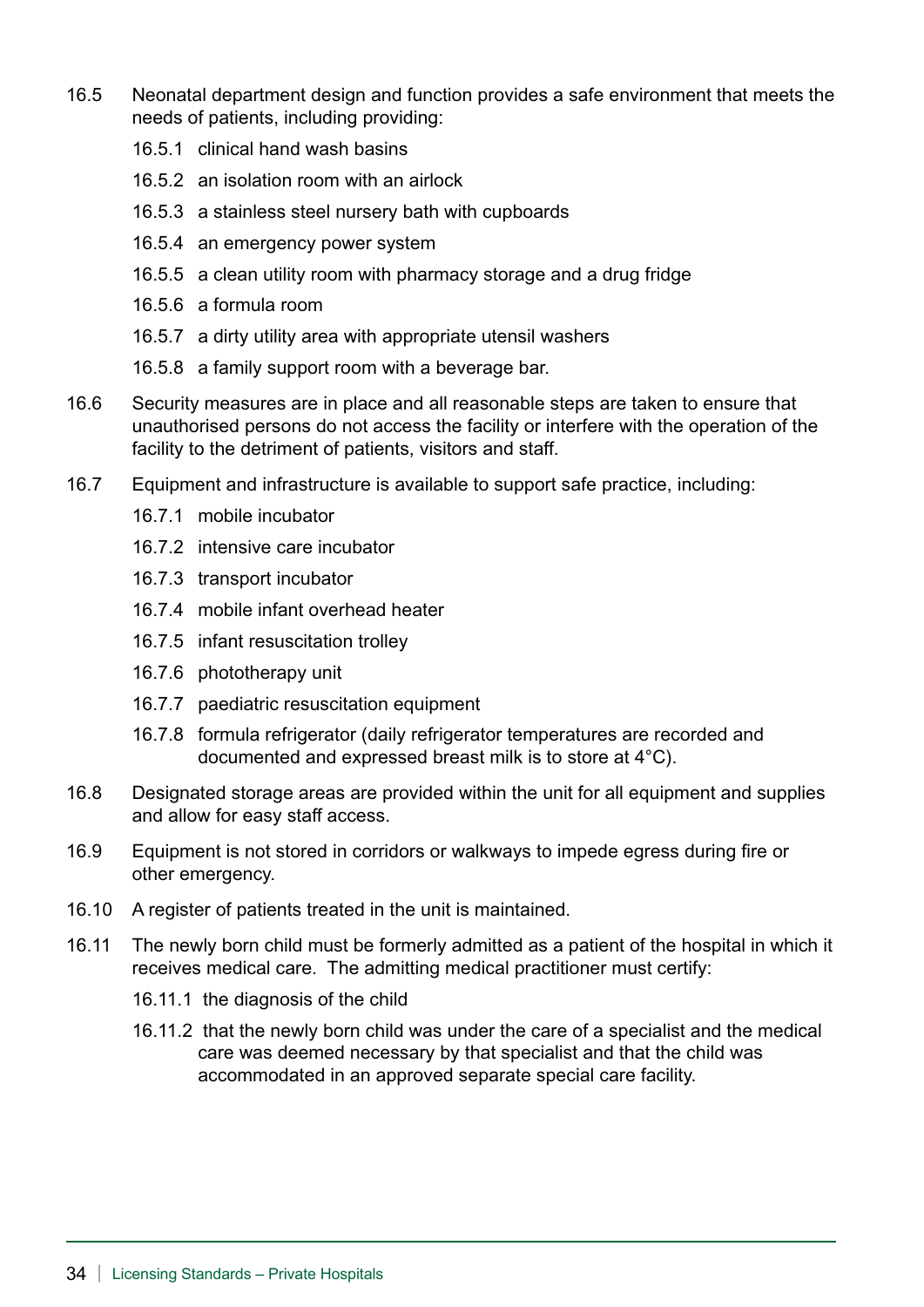### Standard 17: Intensive care unit

**The intensive care unit is governed by systems and processes which promote optimal patient care and a safe environment for patients and staff.**

- 17.1 There is a registered nurse with qualifications and/or clinical experience in running an intensive care unit, responsible for the nursing care of patients at all times.
- 17.2 A qualified intensive care physician is responsible for the clinical management of patients.
- 17.3 Staffing arrangements comply with the College of Intensive Care Medicine of Australia and New Zealand, Minimum Standards for Intensive Care Units.
- 17.4 Policies and procedures are developed, monitored, reviewed and updated by an Intensive Care Unit management committee and are readily available to staff, and reflect the College of Intensive Care Medicine of Australia and New Zealand, Minimum Standards for Intensive Care Units.
- 17.5 Intensive care unit design and function provides a safe environment that meets the needs of patients and staff and ensures:
	- 17.5.1 easy access to the intensive care unit, operating suite and radiology at all times
	- 17.5.2 access to allied health professionals.
- 17.6 Security measures are in place to ensure that:
	- 17.6.1 unauthorised persons do not have access to the intensive care unit
	- 17.6.2 a duress alarm system is in place for staff
	- 17.6.3 security staff are available at all times in the event of a security breach.
- 17.7 Patient care equipment and supplies are available to support the safe practice of all procedures and care provided in the intensive care unit.
- 17.8 Designated storage areas are provided within the unit for all equipment and supplies and allow for easy staff access.
- 17.9 Equipment is not stored in corridors or walkways to impede access, particularly in the event of an evacuation or other emergency.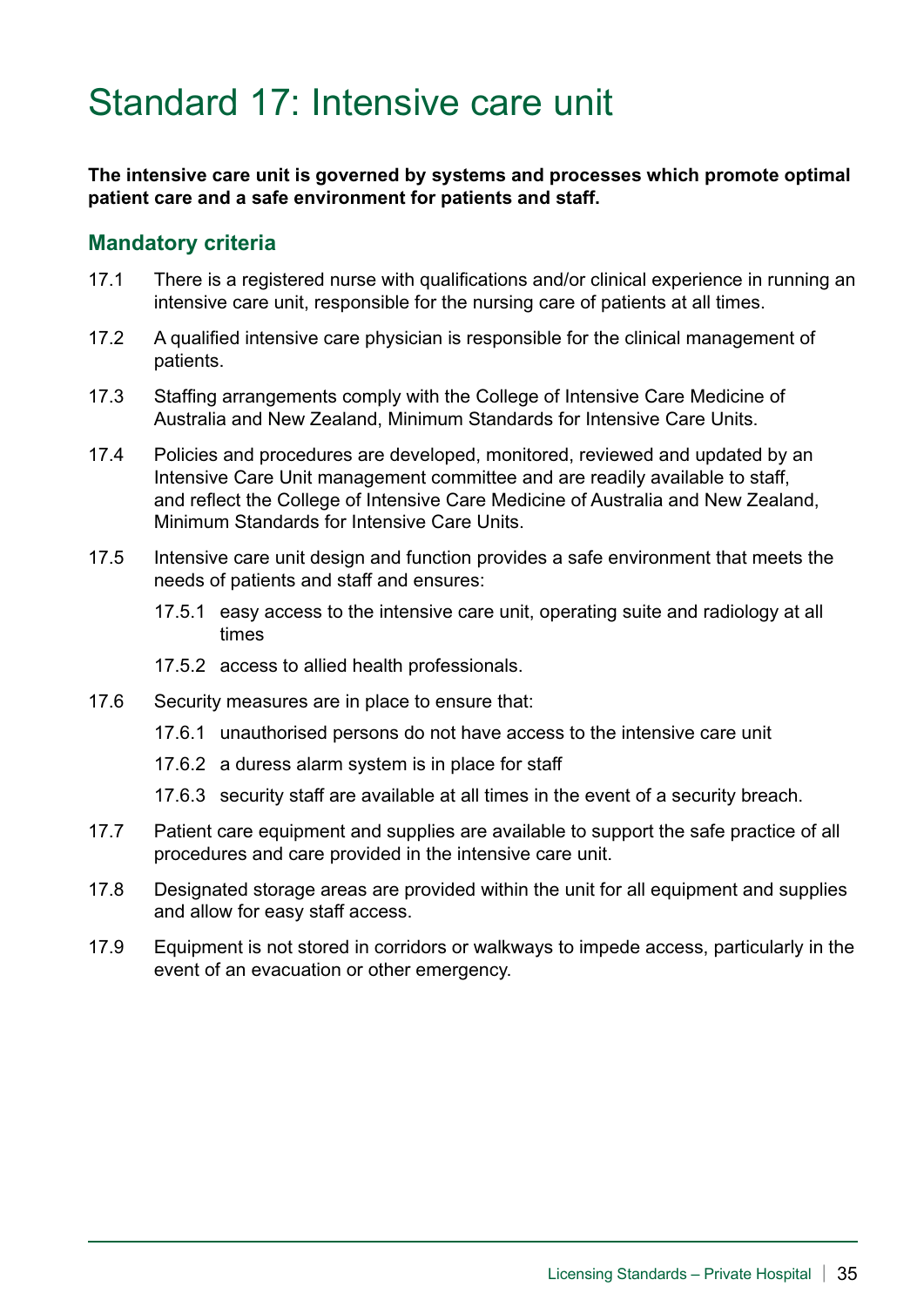# Standard 18: Emergency department

#### **The emergency department is governed by systems and processes which promote optimal patient care and a safe environment for patients and staff.**

- 18.1 There is a registered nurse or nurse practitioner with qualifications and/or clinical experience in running an emergency department, responsible for the nursing care of patients at all times.
- 18.2 A qualified emergency department physician is responsible for the clinical management of patients.
- 18.3 Staffing arrangements include compliance with the following matters:
	- 18.3.1 a designated person is responsible for monitoring and ensuring compliance with emergency department standards including the Australasian College for Emergency Medicine
	- 18.3.2 medical staffing includes:
		- 18.3.2.1 at least two full time equivalent medical practitioners who hold the qualification of Fellow of the College of Emergency Medicine
		- 18.3.2.2 a medical practitioner of at least four years standing is dedicated to the department for 24 hours of every day as "lead" doctor
		- 18.3.2.3 a second medical practitioner is available in the hospital at all times
		- 18.3.2.4 other suitably experienced medical staff are available as required and a roster of specialist consultants is maintained in the department
		- 18.3.2.5 the department is not left without a doctor and/or appropriate nurse staffing in the event of transfers, which require a medical and/or nursing escort
	- 18.3.3 nurse staffing complies with the College of Emergency Nursing Australasia 'Quality Standards for Emergency Departments and other Hospital-based Emergency Care Services', and includes:
		- 18.3.3.1 a Senior Registered Nurse Level 3 with appropriate qualifications is designated as nurse manager
		- 18.3.3.2 a Clinical Nurse is on duty and responsible for each shift
		- 18.3.3.3 the Clinical Nurse is supported by experienced Registered and Enrolled Nurses
	- 18.3.4 other staff including clerical, and support staff are available as required
	- 18.3.5 on call arrangements are in place to supplement staffing.
- 18.4 Policies and procedures are developed, reviewed and updated by an Emergency Department management committee and are readily available to staff.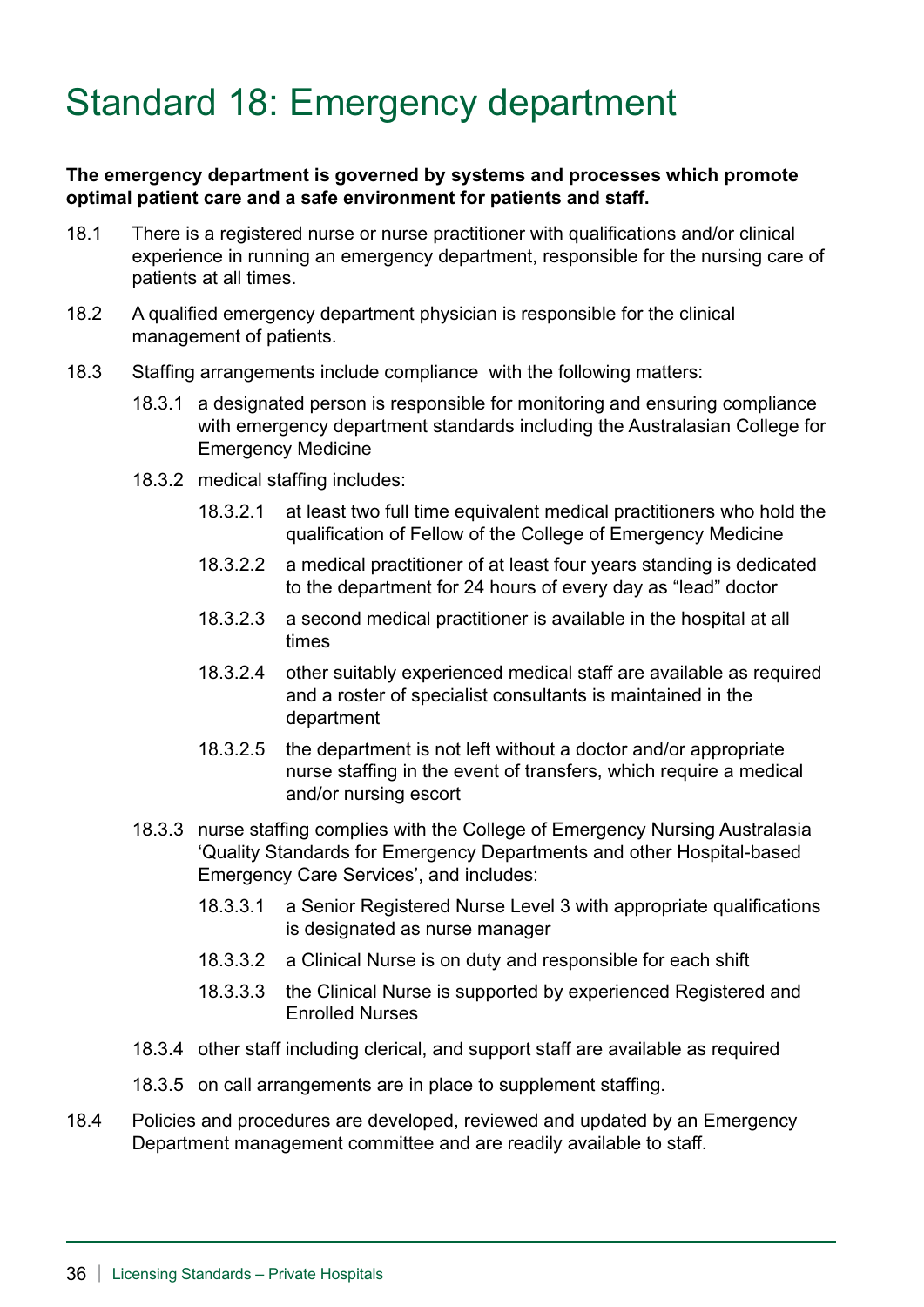- 18.5 Emergency Department design and function provides a safe environment that meets the needs of patients and staff and ensures:
	- 18.5.1 easy access to the intensive care unit, operating theatres pharmacy, pathology and radiology at all times
	- 18.5.2 access to allied health professionals.
- 18.6 Security measures are in place to ensure that:
	- 18.6.1 unauthorised persons do not have access to the Emergency Department
	- 18.6.2 a duress alarm system is in place for staff
	- 18.6.3 security staff are available at all times in the event of a security breach.
- 18.7 Patient care equipment and supplies are available to support the safe practice of all procedures and care provided in the Emergency Department.
- 18.8 Designated storage areas are provided within the department for all equipment and supplies which allow for easy staff access.
- 18.9 Equipment is not stored in corridors or walkways to impede access particularly in the event of an evacuation or other emergency.